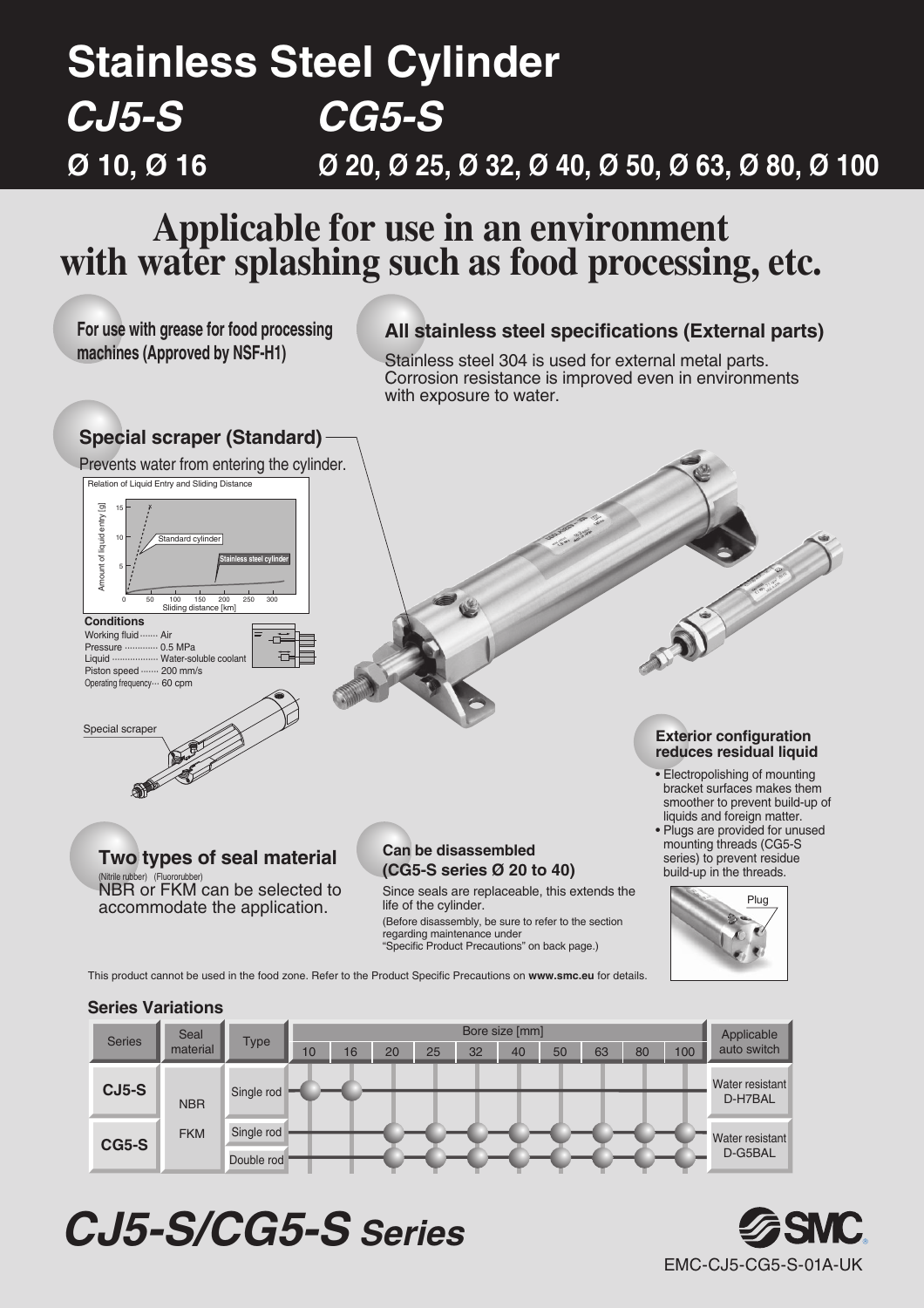# *CJ5-S Series* **Ø 10, Ø 16 Stainless Steel Cylinder**



#### **Applicable Auto Switches**/Refer to website **www.smc.eu** for further information on auto switches.

|               |                                                     |                     |                    |                    |      | Load voltage | Auto switch model              |             |     | Lead wire length $(m)$ * |          |     |                        |                    |                      |
|---------------|-----------------------------------------------------|---------------------|--------------------|--------------------|------|--------------|--------------------------------|-------------|-----|--------------------------|----------|-----|------------------------|--------------------|----------------------|
| Type          | Special function                                    | Electrical<br>entrv | Indicator<br>light | Wiring<br>(Output) |      | DC           | Band mounting $(0, 10, 0, 16)$ |             | 0.5 |                          | $\Omega$ | G   | Pre-wired<br>connector | Applicable<br>load |                      |
|               |                                                     |                     |                    |                    |      |              | Perpendicular                  | In-line     | $-$ | (M)                      | (L)      | (Z) |                        |                    |                      |
| <b>Solid</b>  |                                                     |                     |                    | 3-wire(NPN)        |      | 5 V. 12 V    | <b>M9NAV</b>                   | <b>M9NA</b> |     |                          |          |     |                        | IC circuit         |                      |
| state<br>auto | Water resistant<br><sup>t</sup> 2-colour indicator) | Grommet             | Yes                | 3-wire(PNP)        | 24 V |              | <b>M9PAV</b>                   | M9PA        |     |                          |          |     |                        |                    | Relay,<br><b>PLC</b> |
| switch        |                                                     |                     |                    | 2-wire             |      | 12V          | <b>M9BAV</b>                   | M9BA        |     |                          |          |     |                        |                    |                      |

**SSMC** 

∗ Lead wire length symbols: —··········0.5 m (Example) D-M9NA

∗ Solid state auto switches marked with " " are produced upon receipt of order.

- M ··········1 m (Example) D-M9NAM<br>L ··········3 m (Example) D-M9NAL
- L ··········3 m (Example) D-M9NAL<br>7 ··········5 m (Example) D-M9NAZ (Example) D-M9NAZ

• For details about auto switches with pre-wired connector, refer to website, **www.smc.eu.**

#### **Mounting Bracket Part No.**

|                  | Bore size [mm]                                     |                                                   | Description   |
|------------------|----------------------------------------------------|---------------------------------------------------|---------------|
| Mounting bracket | 10                                                 | 16                                                |               |
| Foot             | CJ-L016 Stainless steel   CJK-L016 Stainless steel |                                                   | Foot x 1      |
| Flange           | CJ-F016 Stainless steel   CJK-F016 Stainless steel |                                                   | Flange x 1    |
| T-bracket*       |                                                    | CJ-T010 Stainless steel   CJ-T016 Stainless steel | T-bracket x 1 |

∗ T-bracket is applicable to the double clevis type (D).

#### **Grease pack for stainless steel cylinders/Part no.: GR-R-010** (10 g)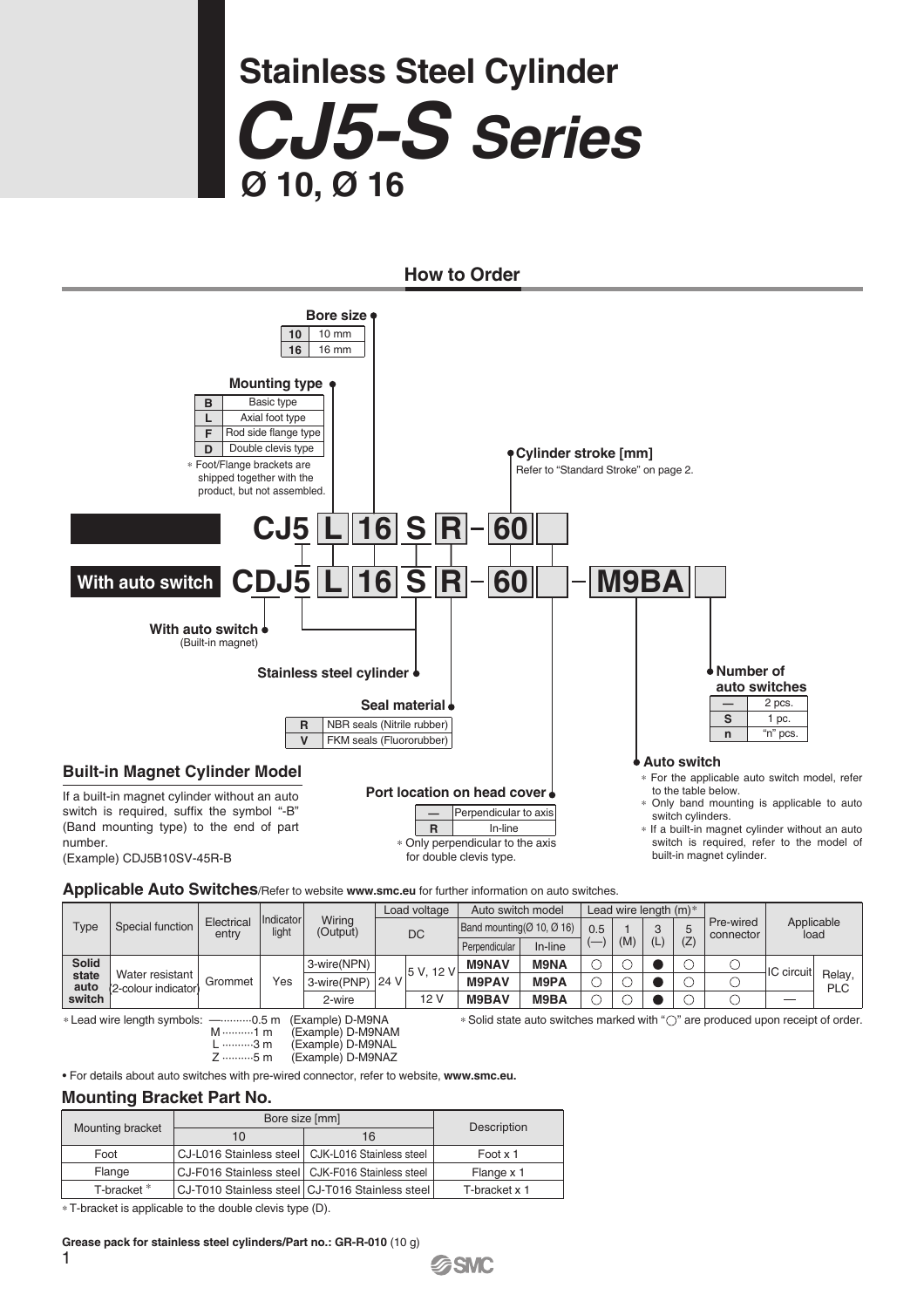#### **Specifications**

|             | œ<br><b>Program Street</b><br><b>STANY</b> |
|-------------|--------------------------------------------|
| $\triangle$ |                                            |

#### **Symbol**

Double acting, Single rod, Rubber bumper



| Bore size [mm]                    | 10                                                               | 16                                                                    |  |  |  |  |  |  |
|-----------------------------------|------------------------------------------------------------------|-----------------------------------------------------------------------|--|--|--|--|--|--|
| <b>Action</b>                     |                                                                  | Double acting, Single rod                                             |  |  |  |  |  |  |
| Fluid                             |                                                                  | Air                                                                   |  |  |  |  |  |  |
| <b>Proof pressure</b>             | 1 MPa                                                            |                                                                       |  |  |  |  |  |  |
| <b>Maximum operating pressure</b> | $0.7$ MPa                                                        |                                                                       |  |  |  |  |  |  |
| Minimum operating pressure        | $0.1$ MPa                                                        |                                                                       |  |  |  |  |  |  |
| Ambient and fluid temperature     | Without auto switch: -10 to 70 °C With auto switch: -10 to 60 °C |                                                                       |  |  |  |  |  |  |
| Cushion                           |                                                                  | Rubber bumper                                                         |  |  |  |  |  |  |
| Lubrication                       |                                                                  | Not required (Non-lube)                                               |  |  |  |  |  |  |
| <b>Stroke length tolerance</b>    | $+1.0$                                                           |                                                                       |  |  |  |  |  |  |
| <b>Piston speed</b>               |                                                                  | 50 to 750 mm/s                                                        |  |  |  |  |  |  |
| Allowable kinetic energy          | $0.035$ J                                                        | 0.090 J                                                               |  |  |  |  |  |  |
| <b>Mounting type</b>              |                                                                  | Basic type, Axial foot type, Rod side flange type, Double clevis type |  |  |  |  |  |  |

#### **Standard Stroke**

[mm]

| Bore size [mm] | Standard stroke                             | Maximum manufacturable stroke |
|----------------|---------------------------------------------|-------------------------------|
| 10             | 15, 30, 45, 60, 75, 100, 125, 150           | 400                           |
| 16             | 15, 30, 45, 60, 75, 100, 125, 150, 175, 200 |                               |

∗ Manufacture of intermediate strokes at 1 mm intervals is possible. (Spacers are not used.)

∗ For the one with auto switch, refer to the minimum stroke for auto switch mounting. (P. 19)

#### **Mounting Type and Accessory**

|                      |                                   |            |                      |                    |                         | $\bullet$ "Supplied with the product. $\circ$ "Please order separately. |
|----------------------|-----------------------------------|------------|----------------------|--------------------|-------------------------|-------------------------------------------------------------------------|
|                      | Mounting                          |            | <b>Basic</b><br>type | Axial<br>foot type | Rod side<br>flange type | Double clevis<br>type $*$                                               |
|                      | Mounting nut                      |            |                      |                    |                         |                                                                         |
| hemdinbe<br>Standard | Rod end nut                       |            |                      |                    |                         |                                                                         |
|                      | Clevis pin                        |            |                      |                    |                         |                                                                         |
|                      | Single knuckle joint              |            |                      |                    |                         |                                                                         |
|                      | Double knuckle joint (With pin) * |            |                      |                    |                         |                                                                         |
| Option               | T-bracket                         |            |                      |                    |                         |                                                                         |
|                      | Rod end cap                       | Flat type  |                      |                    |                         |                                                                         |
|                      |                                   | Round type |                      |                    |                         |                                                                         |

∗ Pin and retaining ring are shipped together with double clevis and double knuckle joint.

[g]

#### **10** 52 4 22 16 Bore size [mm] **Weight**  $\frac{1}{\frac{1}{2}}$   $\frac{1}{\frac{1}{2}}$   $\frac{1}{\frac{1}{2}}$   $\frac{1}{\frac{1}{2}}$   $\frac{1}{\frac{1}{2}}$   $\frac{1}{\frac{1}{2}}$   $\frac{1}{\frac{1}{2}}$   $\frac{1}{\frac{1}{2}}$   $\frac{1}{\frac{1}{2}}$   $\frac{1}{\frac{1}{2}}$   $\frac{1}{\frac{1}{2}}$   $\frac{1}{\frac{1}{2}}$   $\frac{1}{\frac{1}{2}}$   $\frac{1}{\frac{1}{2}}$   $\frac{1}{\frac{1}{$ Rod side flange type Basic weight  $*$ Additional weight per each 15 mm of stroke<br>  $\frac{1}{\frac{120}{120}}$  Axial foot type<br>  $\frac{1}{\frac{120}{120}}$  Rod side flange type<br>  $\frac{1}{\frac{120}{120}}$  Rouble clevis type (With pin) \*\*

6 16 Double clevis type (With pin) ∗∗

∗ Mounting nut and rod end nut are included in the basic weight.

∗∗ Mounting nut is not included in double clevis type.

Calculation: (Example) **CJ5L10SR-45**

• Basic weight ·························· 52 g (Ø 10)

• Additional weight ··················· 4 g/15 stroke • Cylinder stroke ····················· 45 stroke

• Mounting bracket weight········ 22 g (Axial foot type)

 $52 + 4/15 \times 45 + 22 = 86$  g

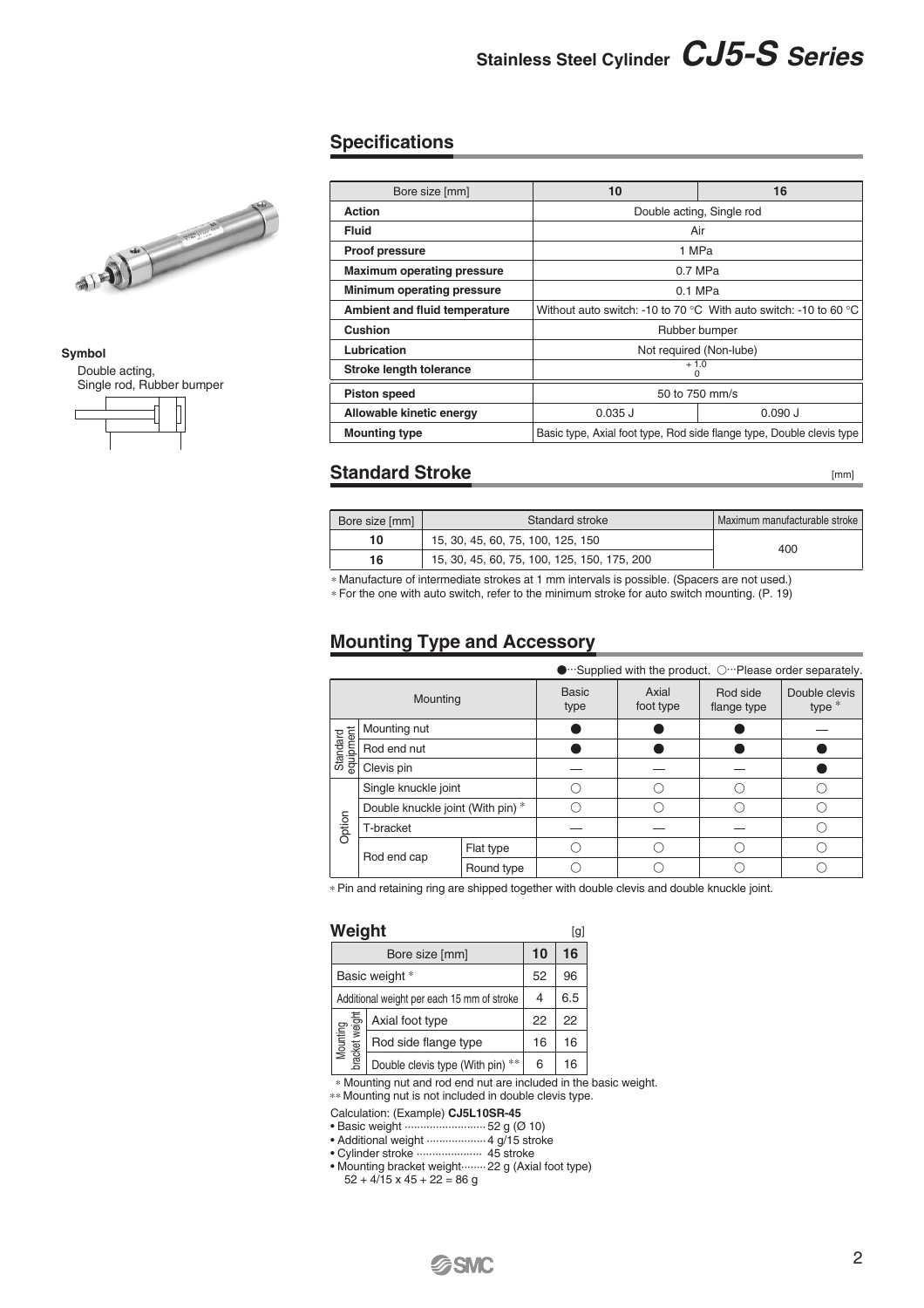# *CJ5-S Series*

**Construction** (Not able to disassemble.)



#### **Component Parts**

| No.            | Description             | Material            |            |  |  |  |  |  |
|----------------|-------------------------|---------------------|------------|--|--|--|--|--|
| 1              | Rod cover               | Stainless steel 304 |            |  |  |  |  |  |
| $\overline{2}$ | <b>Head cover</b>       | Stainless steel 304 |            |  |  |  |  |  |
| 3              | <b>Cylinder tube</b>    | Stainless steel 304 |            |  |  |  |  |  |
| 4              | Piston rod              | Stainless steel 304 |            |  |  |  |  |  |
| 5              | <b>Mounting nut</b>     | Stainless steel 304 |            |  |  |  |  |  |
| 6              | Rod end nut             | Stainless steel 304 |            |  |  |  |  |  |
| 7              | Label protector         | PET                 |            |  |  |  |  |  |
| 8              |                         | $CJ5\square S$ R    | <b>NBR</b> |  |  |  |  |  |
|                | Water resistant scraper | $CJ5\square$ $SVI$  | <b>FKM</b> |  |  |  |  |  |

Note) Component part material and surface treatment other than listed above are the same as the standard type of the CJ2 series.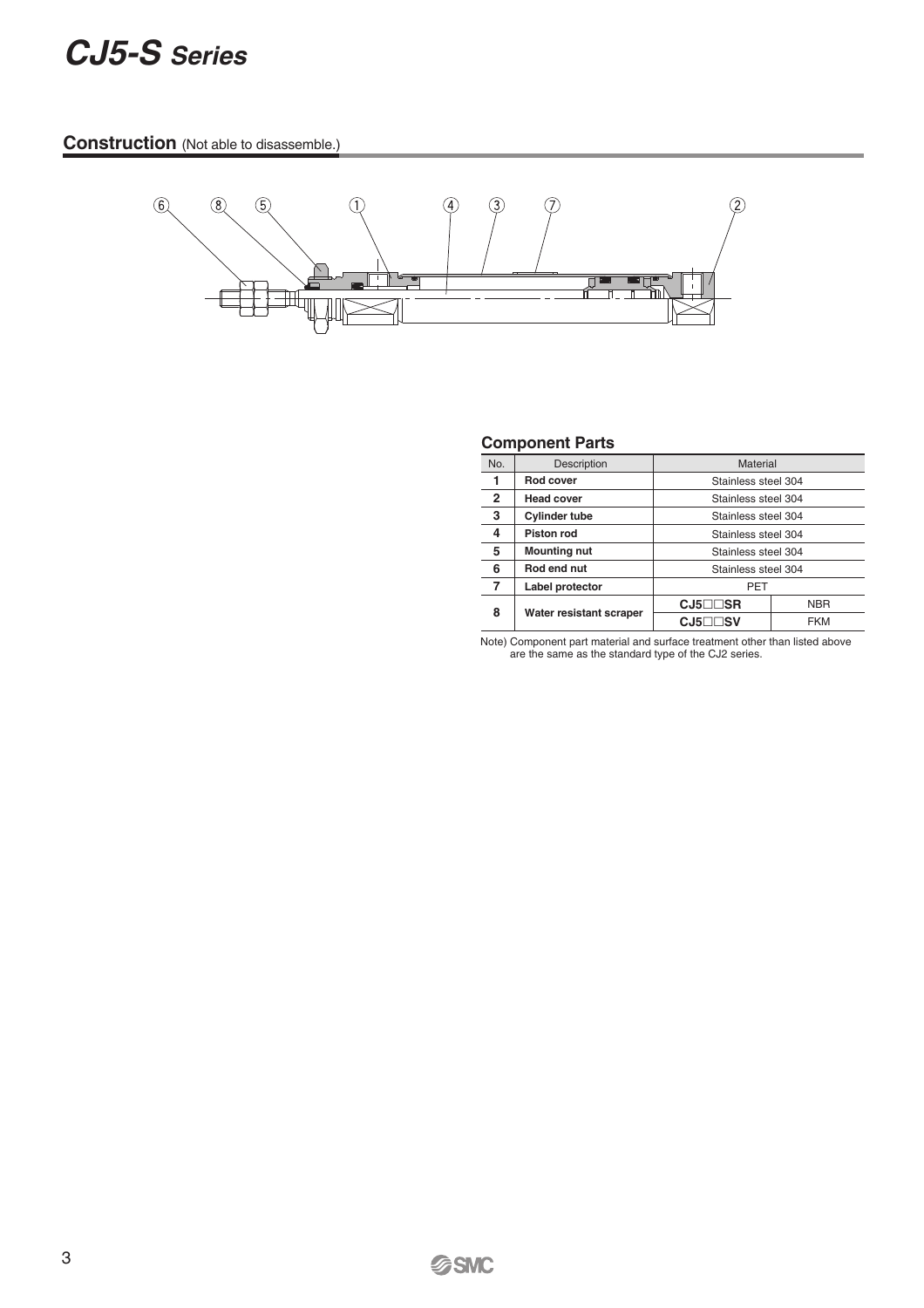### **Dimensions**

**Basic type (B): C□J5B□S**  $\frac{R}{V}$ 



| Bore size [mm] | A  | <b>BA</b> | <b>BB</b> | <b>CA</b>     | CB | D |   | <b>GA</b> | <b>GB</b> | н  | <b>MM</b>            | <b>NN</b>        | <b>NA</b> | <b>NB</b> | ND <sub>h8</sub>               | $\sim$<br>c | լոսոդ |
|----------------|----|-----------|-----------|---------------|----|---|---|-----------|-----------|----|----------------------|------------------|-----------|-----------|--------------------------------|-------------|-------|
| 10             | 15 | 15        | 12        | $\rightarrow$ | 14 |   | ີ | я<br>u    |           | 28 | M4 x 0.7             | $M10 \times 1.0$ | 12.5      | 9.5       | $10 - 0.022$                   | 46          | 74    |
| 16             | 15 | 18.3      | 18.3      | 20            | 20 | ັ |   | 8         |           | 28 | M <sub>5</sub> x 0.8 | M12 x 1.0        | 12.5      | 9.5       | 10 <sup>1</sup><br>$2 - 0.027$ | 47          | 75    |

## **Axial foot type (L): C□J5L□S**  $\frac{R}{V}$



| Bore size [mm] | A  | <b>BA</b> | <b>BB</b>             | CA CB | D | <b>GA</b> | <b>GB</b> | H  | LB   | LC  | LH. |          | LX |    |    | <b>MM</b>                   | <b>NN</b>        | <b>NA</b> | <b>NB</b> | $\sim$ | $\mathbf{v}$ |    |
|----------------|----|-----------|-----------------------|-------|---|-----------|-----------|----|------|-----|-----|----------|----|----|----|-----------------------------|------------------|-----------|-----------|--------|--------------|----|
| 10             | 15 | 15        |                       |       |   |           |           | 28 | 21.5 | 5.5 | 14  | 2.5      | 33 | 25 | 42 | $M4 \times 0.7$             | $M10 \times 1.0$ | 12.5      | 9.5       | 46     |              | 74 |
| 16             |    |           | 15   18.3   18.3   20 | 20    | 5 |           | 5         | 28 | 23   | 5.5 | 14  | $2.5$ 33 |    | 25 | 42 | M5 x 0.8   M12 x 1.0   12.5 |                  |           | 9.5       | 47     |              | 75 |

 $\mathbf{m}$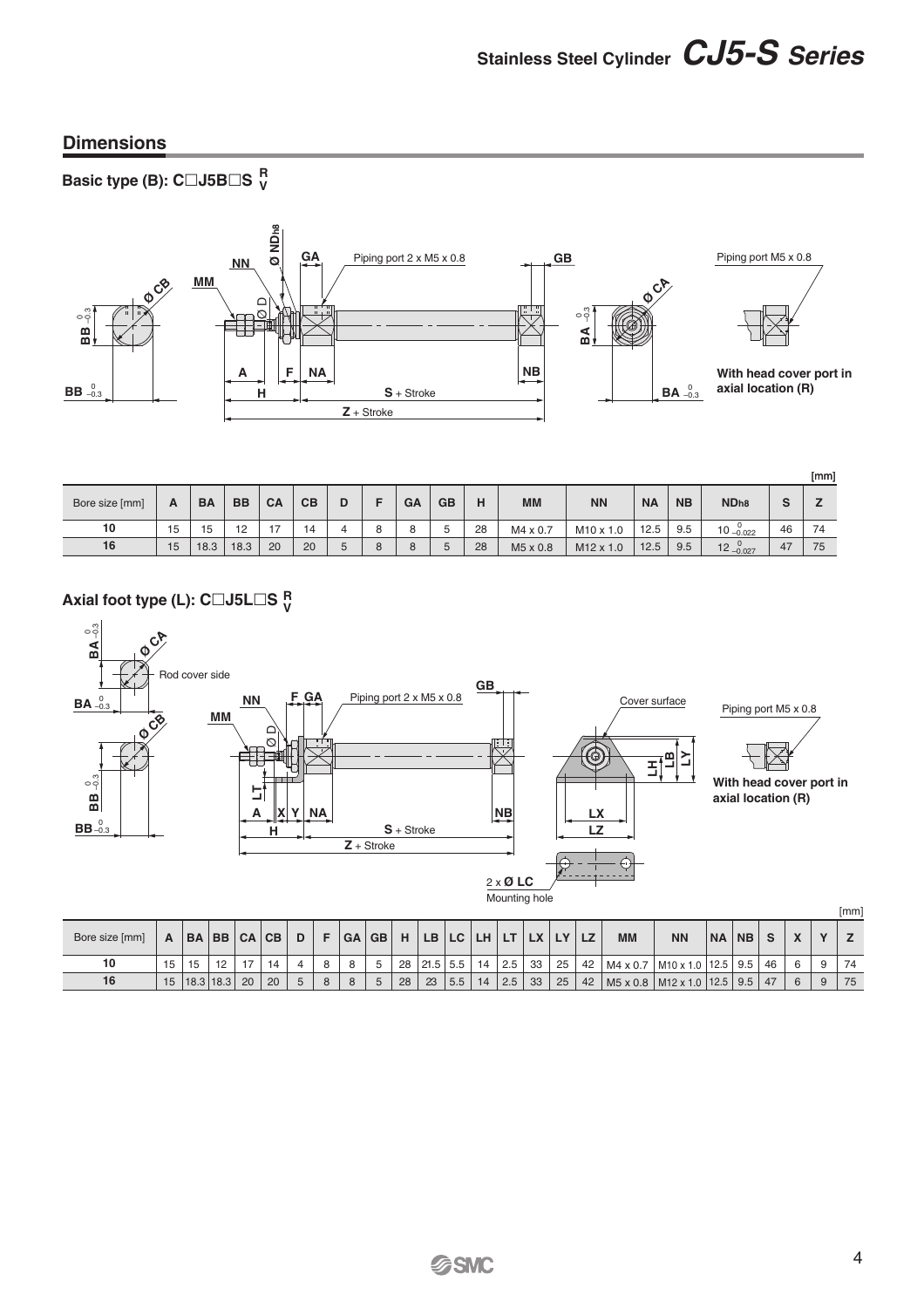# *CJ5-S Series*

#### **Dimensions**

## **Rod side flange type (F): C□J5F□S**  $\frac{R}{V}$



| Bore size [mm] | A  | <b>BA</b> | <b>BB</b>     | <b>CA</b>     | <b>CB</b> | D |   | <b>FB</b> | FC. | <b>FT</b> | <b>FX</b> | <b>FY</b> | <b>FZ</b> | <b>GA</b> | <b>GB</b> | н  | <b>MM</b> | <b>NN</b>               | <b>NA</b> | <b>NB</b> | S  |    |
|----------------|----|-----------|---------------|---------------|-----------|---|---|-----------|-----|-----------|-----------|-----------|-----------|-----------|-----------|----|-----------|-------------------------|-----------|-----------|----|----|
| 10             | 15 | 15        | 10            | $\rightarrow$ |           |   | 8 | 17.5      | 5.5 | 2.5       | 33        | 20        | 42        | 8         |           | 28 | M4 x 0.7  | $M10 \times 1.0$   12.5 |           | 9.5       | 46 | 74 |
| 16             | 15 |           | $18.3$   18.3 | 20            | 20        | 5 | 8 | 19        | 5.5 | 2.5       | 33        | 20        | 42        | 8         |           | 28 | M5 x 0.8  | $M12 \times 1.0$   12.5 |           | 9.5       | 47 | 75 |

## Double clevis type (D):  $\mathsf{C}\square\mathsf{J5}\mathsf{D}\square\mathsf{S}$   $\frac{\mathsf{R}}{\mathsf{V}}$



|                |    |                                                                                                                              |    |    |    |     |     |   |   |         |    |                                    |             |   |          |    |    | [mm]      |
|----------------|----|------------------------------------------------------------------------------------------------------------------------------|----|----|----|-----|-----|---|---|---------|----|------------------------------------|-------------|---|----------|----|----|-----------|
| Bore size [mm] | A  | $\mathbb{R}$ BB CA CB $\begin{vmatrix} CD & CD \\ (Cd) & C \end{vmatrix}$ CX $\begin{vmatrix} D & CD \\ C & D \end{vmatrix}$ |    |    |    |     |     |   |   | GA   GB | H  | <b>MM</b>                          | NA NB       | R | <b>S</b> |    |    | <b>ZZ</b> |
| 10             | 15 | 15                                                                                                                           | 12 | 17 | 14 | 3.3 | 3.2 |   | 8 | 18      | 28 | $M4 \times 0.7$                    | $12.5$ 22.5 | 5 | 46       | 8  | 82 | 87        |
| 16             | 15 | 18.3 18.3                                                                                                                    |    | 20 | 20 | 5   | 6.5 | 5 | 8 | 23      | 28 | M <sub>5</sub> x 0.8   12.5   27.5 |             | 8 | 47       | 10 | 85 | 93        |

∗Clevis pin and retaining ring are shipped together.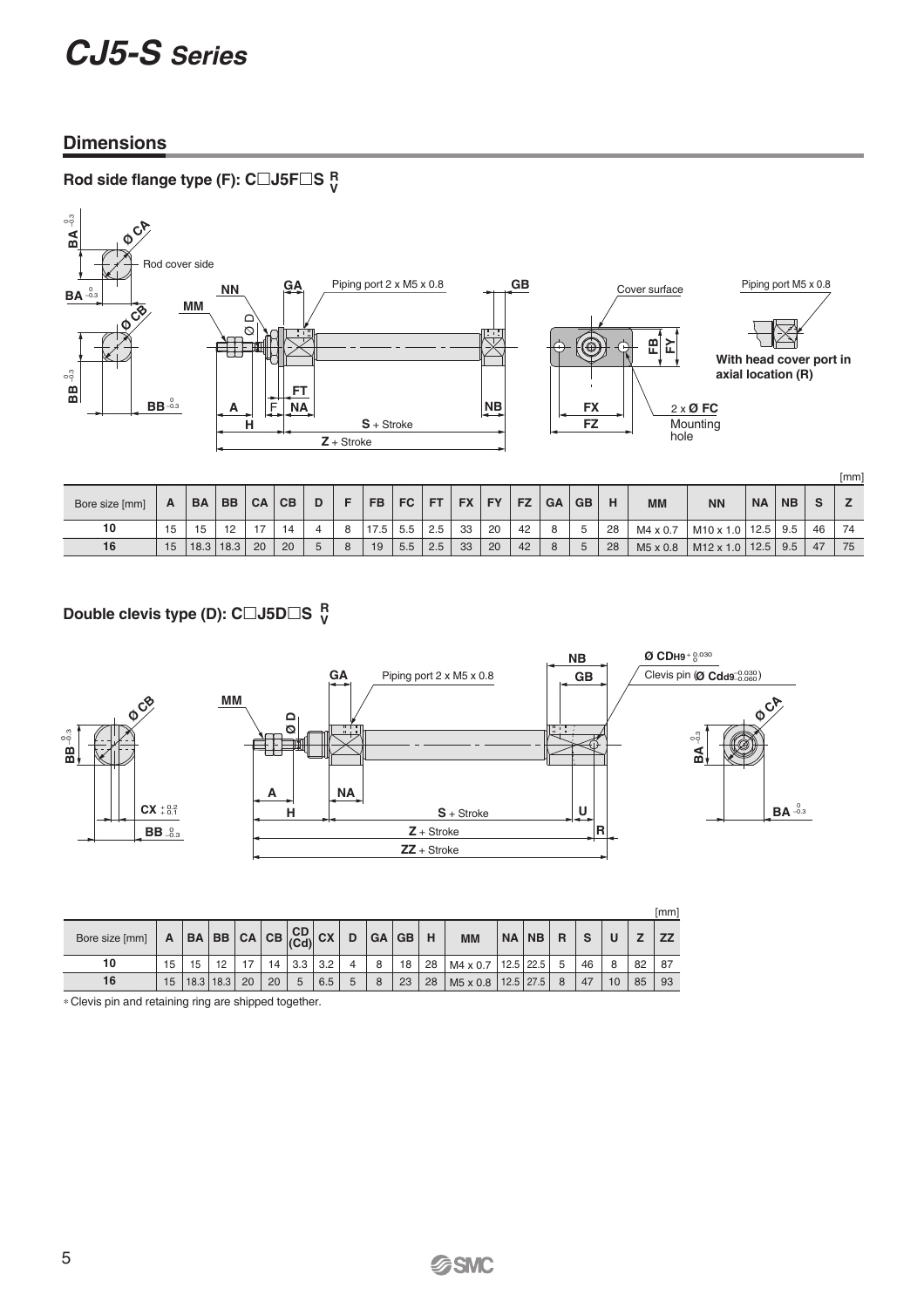# *CJ5-S Series* **Accessory Dimensions**

### **Single Knuckle Joint**



|                  |                    |  |               | Material: Stainless steel 304                 |                 |   |
|------------------|--------------------|--|---------------|-----------------------------------------------|-----------------|---|
| Part no.         | Applicable<br>[mm] |  |               | bore size $ A_1 L_1 $ MM $ NDH_10 NX R_1 U_1$ |                 |   |
| <b>I-J010SUS</b> | 10                 |  |               | $8$   21   M4 x 0.7   3.3 + 0.048   3.1   8   |                 | 9 |
| $I-J016SUS$      | 16                 |  | 8 25 M5x0.8 5 | $+0.048$                                      | $6.4$   12   14 |   |

#### **Double Knuckle Joint**



∗ Knuckle pin and retaining ring are packaged together.

|                  |                                         |   |                                             | Material: Stainless steel 304 |
|------------------|-----------------------------------------|---|---------------------------------------------|-------------------------------|
| Part no.         | Applicable<br>bore size $ A_1 $<br>[mm] | L | <b>MM</b>                                   | ND <sub>d9</sub>              |
| <b>Y-J010SUS</b> | 10                                      |   | 8 15.2 21 M4 x 0.7 3.3 $^{-0.030}_{-0.060}$ |                               |
| Y-J016SUS        | 16                                      |   | $11$   16.6   21   M <sub>5</sub> x 0.8   5 | $-0.030$<br>$-0.060$          |
|                  |                                         |   |                                             |                               |

| Part no.                   | NDH10   NX   R1   U1 |     |    |    |
|----------------------------|----------------------|-----|----|----|
| Y-J010SUS 3.3 $+0.048$ 3.2 |                      |     | 8  | 10 |
| Y-J016SUS 5                | $+0.048$             | 6.5 | 12 | 10 |

#### **T-bracket**





|                   |                                 |       |                       |    |                   |     |     |    |    | Material: Stainless steel 304 |    |    |
|-------------------|---------------------------------|-------|-----------------------|----|-------------------|-----|-----|----|----|-------------------------------|----|----|
| Part no.          | Applicable<br>bore size<br>[mm] | ТC    | TD <sub>H10</sub>     |    | $TH$ TH $TK$ $TN$ |     | TT  | TU | TV | TW TX                         |    | TY |
| CJ-T010SUS        | 10                              |       | $14.5$ 3.3 $+0.048$ 1 | 29 | 18                | 3.1 | 2   | 9  | 40 | 22                            | 32 | 12 |
| <b>CJ-T016SUS</b> | 16                              | 5.5 5 | $+0.048$              | 35 | 20                | 6.4 | 2.5 | 14 | 48 | 28                            | 38 | 16 |

### **Clevis Pin**



Material: Pin and retaining ring both stainless steel 304

| Part no.          | Applicable<br>bore size<br>[mm] | D <sub>d9</sub> | $d$   L | $ L_1 $ | m | Applicable<br>retaining<br>ring |
|-------------------|---------------------------------|-----------------|---------|---------|---|---------------------------------|
| <b>CD-J010</b>    | 10                              | $3.3 - 0.030$   |         |         |   | 15.2 12.2 1.2 0.3 Type C 3.2    |
| <b>CD-Z015SUS</b> | 16                              | $-0.030$        |         |         |   | 4.8 22.7 18.3 1.5 0.7 Type C 5  |

∗ Retaining rings are included. ∗ Clevis pin is used instead for Ø 10.

#### **Mounting Nut**

# **B H d C**

| Part no.          | Applicable<br>bore size<br>[mm] | B  | C    | d                | н |
|-------------------|---------------------------------|----|------|------------------|---|
| <b>SNJ-016SUS</b> | 10                              | 14 | 16.2 | $M10 \times 1.0$ |   |
| SNKJ-016SUS       | 16                              | 17 |      | $19.6$ M12 x 1.0 |   |

### **Knuckle Pin**



Material: Pin and retaining ring both stainless steel 304

| Part no.          | Applicable<br>bore size<br>[mm] | D <sub>d9</sub>           | $d$   L   L <sub>1</sub>   m |  | Applicable<br>retaining<br>rına   |
|-------------------|---------------------------------|---------------------------|------------------------------|--|-----------------------------------|
| <b>CD-J010</b>    | 10                              | $3.3 - 0.030$             |                              |  | 15.2 12.2 1.2 0.3 Type C 3.2      |
| <b>IY-J015SUS</b> | 16                              | $-0.030$<br>5<br>$-0.060$ |                              |  | $14.8$ 16.6 12.2 1.5 0.7 Type C 5 |

∗ Retaining rings are included.

### **Rod End Nut**



Material: Stainless steel 304 Material: Stainless steel 304

**MM**

| Part no.          | Applicable<br>B<br>bore size<br>[mm] |   | C   | d        | н  |  |
|-------------------|--------------------------------------|---|-----|----------|----|--|
| NTJ-010SUS        | 10                                   |   | 8.1 | M4 x 0.7 | 32 |  |
| <b>NTJ-015SUS</b> | 16                                   | 8 | 9.2 | M5 x 0.8 |    |  |

#### **Rod End Cap**

**A** Flat type/**CJ-CF**□□□



Round type/**CJ-CR**<sub>-</sub>



Material: Polyacetal

| Part no.             | Applicable<br>bore size $\vert A \vert D \vert L$ |                 | <b>MM</b> | $N$ R $W$                       |  |  |
|----------------------|---------------------------------------------------|-----------------|-----------|---------------------------------|--|--|
| Flat type Round type |                                                   | [mm]            |           |                                 |  |  |
| CJ-CF010 CJ-CR010    |                                                   | 10              |           | 8 10 13 M4 x 0.7 6 10 8         |  |  |
| CJ-CF016 CJ-CR016    |                                                   | 16 <sup>1</sup> |           | $10 12 15 $ M5 x 0.8 $ 7 12 10$ |  |  |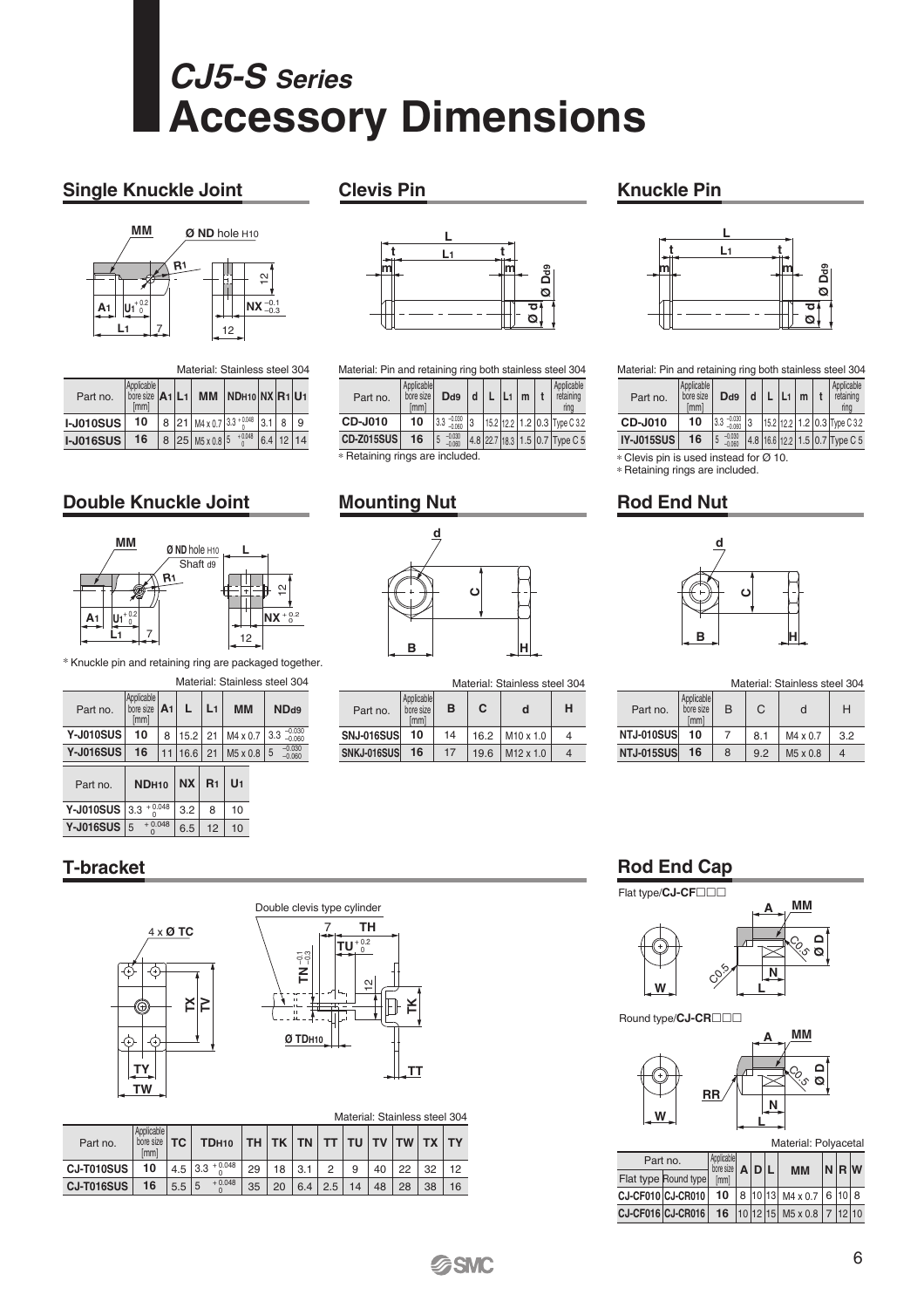# *CG5-S Series* **Ø 20, Ø 25, Ø 32, Ø 40, Ø 50, Ø 63, Ø 80, Ø 100 Stainless Steel Cylinder: Standard Type Double Acting, Single Rod**



#### **Applicable Auto Switches**/Refer to website **www.smc.eu** for further information on auto switches.

| Type                                                                                                           | Special<br>function                     | Electrical<br>entry                                         | Indicator<br>light | Wiring<br>(Output) |      | Load voltage<br>DC | Auto switch<br>model | $\overline{1}$<br>└ | Lead wire length $(m)$ *<br>(Z) | Pre-wired<br>connector                                                                                                        | Applicable<br>load |
|----------------------------------------------------------------------------------------------------------------|-----------------------------------------|-------------------------------------------------------------|--------------------|--------------------|------|--------------------|----------------------|---------------------|---------------------------------|-------------------------------------------------------------------------------------------------------------------------------|--------------------|
| Solid state auto switch l                                                                                      | Water resistant<br>(2-colour indicator) | Grommet                                                     | Yes                | 2-wire             | 24 V | 12 V               | G5BA                 |                     |                                 |                                                                                                                               | Relay<br>PLC       |
| the first section of the second contract and contract of the first section of the first section of the first s |                                         | $(T)$ $\wedge$ $\wedge$ $\wedge$ $\wedge$ $\wedge$ $\wedge$ |                    |                    |      |                    |                      |                     |                                 | $\sim$ 0.101 state and contribution in additional with $\# \bigcirc \emptyset$ and should be all the second state of and some |                    |

∗ Lead wire length symbols: 3 m··········L (Example) G5BAL 5 m··········Z (Example) G5BAZ ∗ Solid state auto switches marked with " " are produced upon receipt of order.

• For details about auto switches with pre-wired connector, refer to website, **www.smc.eu.**

#### **Mounting Bracket Part No.**

| Mounting      | Min.  |    | Bore size [mm] |                                                                                                 |            |    |            |    |            |                                         |  |  |  |
|---------------|-------|----|----------------|-------------------------------------------------------------------------------------------------|------------|----|------------|----|------------|-----------------------------------------|--|--|--|
| bracket       | order | 20 | 25             | 32                                                                                              | 40         | 50 | 63         | 80 | 100        | Description                             |  |  |  |
| Axial foot    |       |    |                | 2 Note) CG-L020SUS CG-L025SUS CG-L032SUS CG-L040SUS CG-L050SUS CG-L063SUS CG-L080SUS CG-L100SUS |            |    |            |    |            | Foot x 2<br>Bracket mounting bolt x 4   |  |  |  |
| Flange        |       |    |                | CG-F020SUS   CG-F025SUS   CG-F032SUS   CG-F040SUS   CG-F050SUS   CG-F063SUS   CG-F080SUS        |            |    |            |    | CG-F100SUS | Flange x 1<br>Bracket mounting bolt x 4 |  |  |  |
| Pivot bracket |       |    | CG-E020SUS     |                                                                                                 | CG-E032SUS |    | CG-E050SUS |    | CG-E080SUS | Clevis pin x 1<br>Retaining ring x 2    |  |  |  |

Note) When ordering the foot bracket, order 2 pcs. per cylinder.

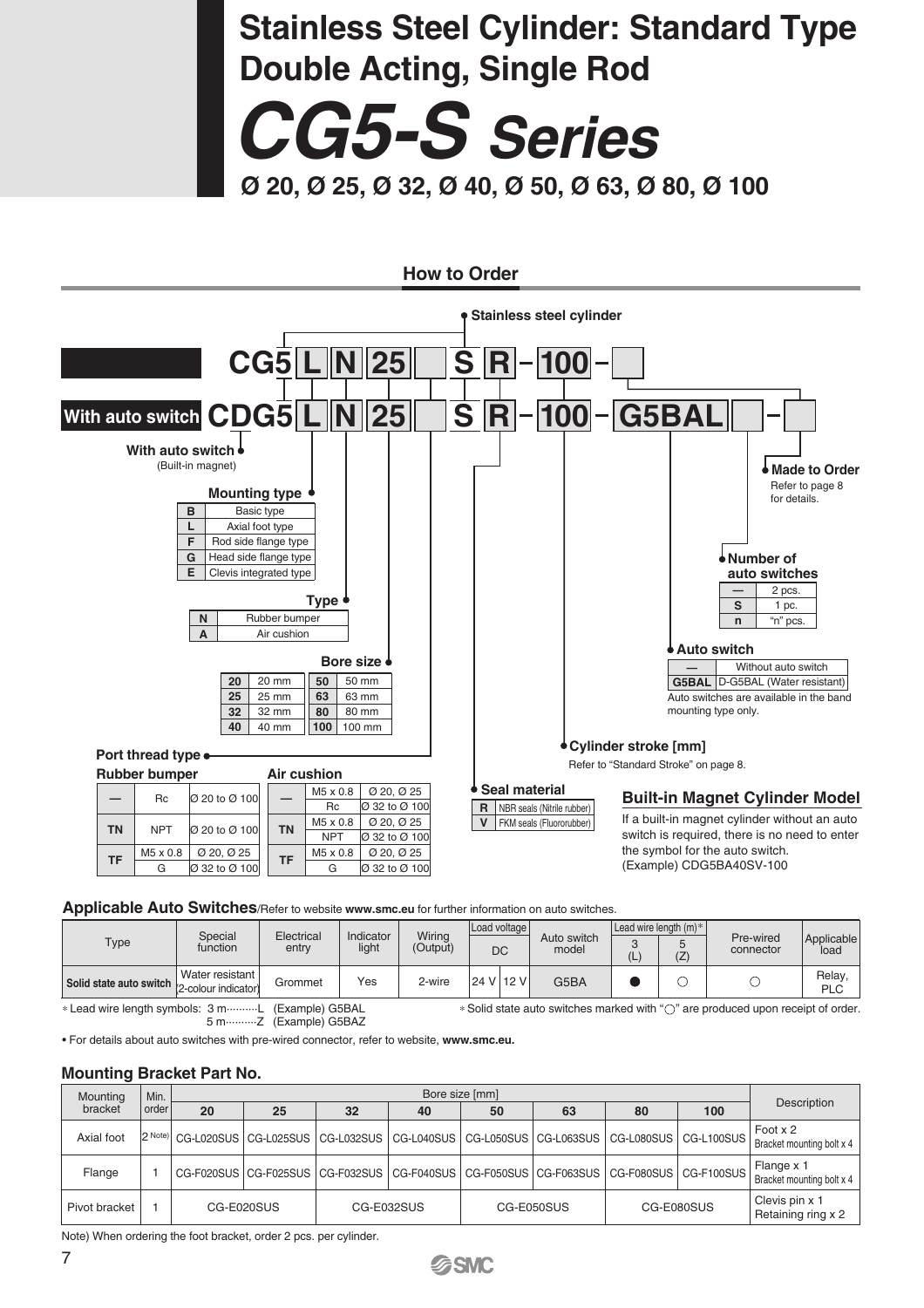# **Stainless Steel Cylinder: Standard Type Double Acting, Single Rod** *CG5-S Series*



#### **Symbol**

Double acting, Single rod, Rubber bumper





| Made to Order Specifications                   |
|------------------------------------------------|
| $\Box$ (For details, refer to pages 20 to 22.) |

| Symbol | <b>Specifications</b>                 |
|--------|---------------------------------------|
|        | $-XA \square$ Change of rod end shape |
| -XB6   | Heat resistant cylinder (150 °C)*     |

∗ Heat resistant grease (non-food grease) is used.

#### **Specifications**

| Bore size [mm]                    | 20 | 25 | 32 | 40                                                                                                  | 50      | 63 | 80 | 100            |
|-----------------------------------|----|----|----|-----------------------------------------------------------------------------------------------------|---------|----|----|----------------|
| <b>Action</b>                     |    |    |    | Double acting, Single rod                                                                           |         |    |    |                |
| <b>Fluid</b>                      |    |    |    | Air                                                                                                 |         |    |    |                |
| Proof pressure                    |    |    |    |                                                                                                     | 1.5 MPa |    |    |                |
| <b>Maximum operating pressure</b> |    |    |    |                                                                                                     | 1.0 MPa |    |    |                |
| Minimum operating pressure        |    |    |    | 0.05 MPa                                                                                            |         |    |    |                |
| Ambient and fluid temperature     |    |    |    | Without auto switch: -10 to 70 °C With auto switch: -10 to 60 °C                                    |         |    |    |                |
| Cushion                           |    |    |    | Rubber bumper, Air cushion                                                                          |         |    |    |                |
| Lubrication                       |    |    |    | Not required (Non-lube)                                                                             |         |    |    |                |
| <b>Piston speed</b>               |    |    |    | 50 to 1000 mm/s                                                                                     |         |    |    | 50 to 700 mm/s |
| Stroke length tolerance           |    |    |    | Up to $1000^{st + 1.4}_{o}$ mm, Up to $1500^{st + 1.8}_{o}$ mm                                      |         |    |    |                |
| <b>Mounting type</b>              |    |    |    | Basic type, Axial foot type, Rod side flange type,<br>Head side flange type, Clevis integrated type |         |    |    |                |

### **Standard Stroke**

Bore size Standard stroke Note 1) Maximum manufacturable stroke Note 2) **20** 25, 50, 75, 100, 125, 150, 200 201 to 1500 **25** 25, 50, 75, 100, 125, 150, 200, 250, 300 301 to 1500 **32 40 50 63 80 100**

Note 1) Other intermediate strokes can be manufactured upon receipt of order. Manufacture of intermediate strokes in 1 mm increments is possible. (Spacers are not used.)

Note 2) The maximum manufacturable stroke shows the long stroke.

Note 3) Applicable strokes should be confirmed according to the usage. For details, refer to "Air Cylinders Model Selection" on front matter pages. In addition, the products that exceed the standard stroke might not be able to fulfill the specifications due to the deflection etc.

Accessory/For details, refer to page 18.

|                       |                                                  |                      |                    |          | $\bullet$ Supplied with the product. $\circ$ Please order separately. |                                     |
|-----------------------|--------------------------------------------------|----------------------|--------------------|----------|-----------------------------------------------------------------------|-------------------------------------|
|                       | Mounting                                         | <b>Basic</b><br>type | Axial<br>foot type | Rod side | Head side<br>flange type flange type                                  | <b>Clevis</b><br>integrated<br>type |
| Standard<br>equipment | Rod end nut                                      |                      |                    |          |                                                                       |                                     |
|                       | Single knuckle joint                             |                      |                    |          |                                                                       |                                     |
| Option                | Double knuckle joint (With pin & retaining ring) |                      |                    |          |                                                                       |                                     |
|                       | Pivot bracket (With pin and retaining ring)      |                      |                    |          |                                                                       |                                     |

#### **Weight**

|        |                                            |      |      |      |      |      |      |                         | [kg]          |
|--------|--------------------------------------------|------|------|------|------|------|------|-------------------------|---------------|
|        | Bore size [mm]                             | 20   | 25   | 32   | 40   | 50   | 63   | 80                      | 100           |
|        | Basic type                                 | 0.34 | 0.42 | 0.59 | 1.03 | 1.84 | 2.81 | 5.27                    | 8.25          |
| weight | Axial foot type                            | 0.49 | 0.59 | 0.77 | 1.25 | 2.24 | 3.35 | 6.05                    | 9.70          |
| Basic  | Flange type                                | 0.44 | 0.51 | 0.69 | 1.16 | 2.16 | 3.28 | 5.86                    | 9.30          |
|        | Clevis integrated type                     | 0.40 | 0.48 | 0.72 | 1.21 | 2.30 | 3.40 | 6.83                    | 10.28         |
|        | Pivot bracket                              | 0.08 | 0.08 | 0.18 | 0.18 | 0.46 | 0.46 | 1.65                    | 1.65          |
|        | Single knuckle joint                       | 0.04 | 0.07 | 0.07 | 0.11 | 0.22 | 0.22 | 0.53                    | 0.78          |
|        | Double knuckle joint (with pin)            | 0.05 | 0.09 | 0.09 | 0.18 | 0.33 | 0.33 | 0.73                    | 1.07          |
|        | Additional weight per each 50 mm of stroke | 0.06 | 0.08 | 0.14 | 0.18 | 0.27 | 0.33 | 0.50                    | 0.73          |
|        | Additional weight with air cushion         | 0.02 | 0.02 | 0.02 | 0.02 | 0.05 | 0.10 | 0.22                    | 0.24          |
|        |                                            |      |      |      |      |      |      | $0.101$ $\sqrt{2}$ $11$ | $\sim$ $\sim$ |

(Foot type Ø 20, 100 stroke)

Calculation: (Example) **CG5LA 20SR-100** • Basic weight································ 0.49 kg (Foot type Ø 20)

• Additional stroke weight ············· 0.06 kg/50 ST

- Air cylinder stroke ························· 100 ST
- Additional air cushion weight ····· 0.02 kg

 $0.49 + 0.06 \times 100/50 + 0.02 = 0.63$  kg



[mm]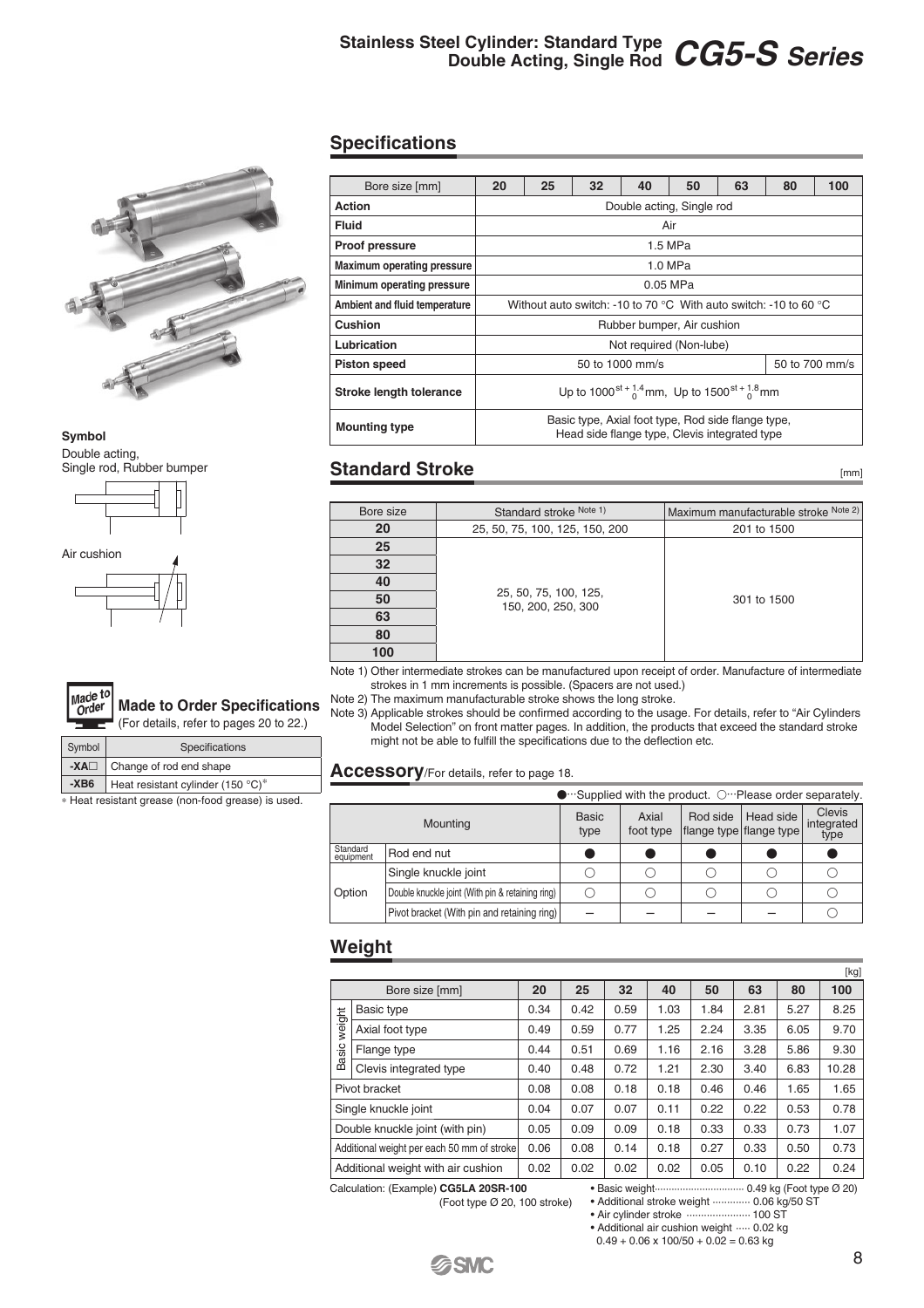# *CG5-S Series*

#### **Construction**

#### **With rubber bumper**





#### **With air cushion**





#### **Component Parts**

| No.            | Description          | Material        | <b>Note</b>        |
|----------------|----------------------|-----------------|--------------------|
|                | Rod cover            | Stainless steel |                    |
| $\overline{2}$ | <b>Head cover</b>    | Stainless steel |                    |
| 3              | <b>Cylinder tube</b> | Stainless steel |                    |
| 4              | Piston rod           | Stainless steel | Hard chrome plated |
| 5              | <b>Bumper</b>        | Urethane        |                    |
| 6              | Rod end nut          | Stainless steel |                    |
| 7              | <b>Cushion seal</b>  | Urethane        |                    |
| 8              | <b>Cushion valve</b> | Stainless steel |                    |
| 9              | Valve retainer       | Stainless steel |                    |
| 10             | Lock nut             | Stainless steel |                    |
| 11             | <b>Bushing</b>       | Bearing alloy   |                    |
| 12             | Piston               | Aluminium alloy |                    |
| 13             | Wearing              | Resin           |                    |
| 14             | <b>Cushion ring</b>  | Aluminium alloy |                    |

Note 1) Component part material and surface treatment other than listed above are the same as the standard type of the CG1 series. Note 2) For cylinders with an auto switch, the piston is fixed with a magnet.

| No. | Description             | Material               |            |
|-----|-------------------------|------------------------|------------|
|     |                         | $CG5\square\square$ SR | CG5□□□SV   |
| 15  | Water resistant scraper |                        |            |
| 16  | Rod seal                |                        |            |
| 17  | <b>Piston seal</b>      | <b>NBR</b>             | <b>FKM</b> |
| 18  | Valve seal              |                        |            |
| 19  | Valve retainer gasket   |                        |            |
| 20  | Label protector         | PET                    |            |
| 21  | <b>Magnet</b>           |                        |            |
| 22  | Label                   |                        |            |
|     |                         |                        |            |

#### **Replacement Parts/Seal Kit**

|                | Rubber bumper  |                          | Air cushion                              |                    |
|----------------|----------------|--------------------------|------------------------------------------|--------------------|
| Bore size (mm) | $CG5$ $N$ $SR$ | $CG5\square N\square SV$ | $CG5\Box A \Box SR$                      | $CG5\Box A\Box SV$ |
| 20             | CG5N20SR-PS    | CG5N20SV-PS              | CG5A20SR-PS                              | CG5A20SV-PS        |
| 25             | CG5N25SR-PS    | CG5N25SV-PS              | CG5A25SR-PS                              | CG5A25SV-PS        |
| 32             | CG5N32SR-PS    | CG5N32SV-PS              | CG5A32SR-PS                              | CG5A32SV-PS        |
| 40             | CG5N40SR-PS    | CG5N40SV-PS              | CG5A40SR-PS                              | CG5A40SV-PS        |
| Contents       |                | Set of 16 and 17 above   | Set of $(6, 12)$ , $(8)$ and $(9)$ above |                    |

∗ As sizes Ø 50 and larger cannot be disassembled, the seal cannot be replaced. (Refer to page 22 for details.)

∗ Seal kit includes a grease pack (10 g).

Order with the following part number when only the grease pack is needed. **Grease pack for stainless steel cylinders/Part no.: GR-R-010** (10 g)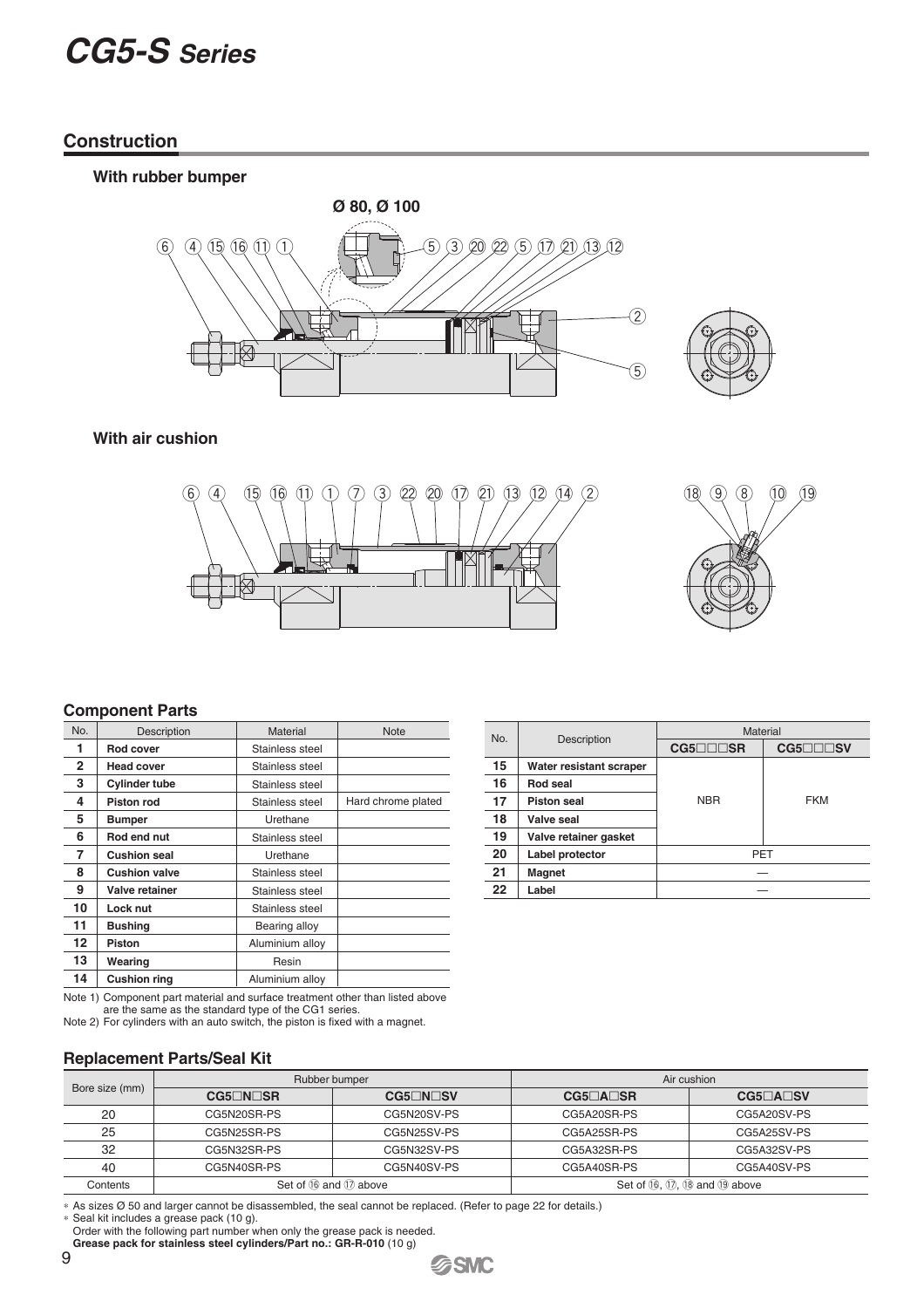#### **Dimensions**

### **Basic type (B): C□G5BN□S**  $\frac{R}{V}$ **: With rubber bumper**



| <b>Bore</b><br>size | Stroke<br>range | A  | <b>AL</b> | B <sub>1</sub> | B <sub>2</sub> | <b>BM</b>                 | <b>BZ</b> | C    | D  | E <sub>1</sub> | F <sub>1</sub> |    | GA GB             | H  | H <sub>1</sub> |     |                                     | K   | <b>KA</b> | M              | <b>MM</b>              | <b>NA</b> |         |          | S   | <b>ZZ</b> |
|---------------------|-----------------|----|-----------|----------------|----------------|---------------------------|-----------|------|----|----------------|----------------|----|-------------------|----|----------------|-----|-------------------------------------|-----|-----------|----------------|------------------------|-----------|---------|----------|-----|-----------|
| [mm]                | Standard        |    |           |                |                |                           |           |      |    |                |                |    |                   |    |                |     |                                     |     |           |                |                        |           | Rc, NPT | G        |     |           |
| 20                  |                 | 18 | 15.5      | 13             |                | M4 x 0.7                  | 9         | 16.5 | 8  | 15             | 3              | 18 | $12 \overline{ }$ | 35 | 5              | -31 | M4 x 0.7 depth 7                    |     | 6         | 3              | M8 x 1.25              | 29        | 1/8     | M5 x 0.8 | 83  | 118       |
| 25                  |                 | 22 | 19.5      | 17             | 8              | M <sub>5</sub> x 0.8      | 9.5       | 18.5 | 10 | 17             | 3              | 18 | 12 <sub>1</sub>   | 40 | 6              | 33  | M5 x 0.8 depth 8                    | 5.5 | 8         | 3.5            | M <sub>10</sub> x 1.25 | 29        | 1/8     | M5 x 0.8 | 83  | 123       |
| 32                  |                 | 22 | 19.5      | 17             | 8              | $M5 \times 0.8$           | 9.5       | 20   | 12 | 19             | 3              | 18 | $12 \overline{ }$ | 40 | 6              | 38  | M5 x 0.8 depth 8                    | 5.5 | 10        | 3.5            | M10 x 1.25             | 35.5      | 1/8     | 1/8      | 85  | 125       |
| 40                  | Up to 1500      | 30 | 27        | 19             | 10             | $M6 \times 1.0$           | 12        | 26   | 16 | 23             | 3              | 19 | 13                | 50 | 8              | 47  | M6 x 1.0 depth 12                   | 6   | 14        | $\overline{4}$ | $M14 \times 1.5$       | 44        | 1/8     | 1/8      | 93  | 143       |
| 50                  |                 | 35 | 32        | 27             | 13             | M8 x 1.25                 | 15.5      | 32   | 20 | 28             | 3              | 21 | 14                | 58 | 11             | 58  | M8 x 1.25 depth 16                  |     | 18        | 5.5            | M <sub>18</sub> x 1.5  | 55        | 1/4     | 1/4      | 109 | 167       |
| 63                  |                 | 35 | 32        | 27             | 17             | $M10 \times 1.5$   19     |           | 38   | 20 | 28             | 3              | 21 | 14                | 58 | 11             | 72  | M <sub>10</sub> x 1.5 depth 16      |     | 18        |                | $M18 \times 1.5$       | 69        | 1/4     | 1/4      |     | 109 167   |
| 80                  |                 | 40 | 37        | 32             | 17             | $M10 \times 1.5$          | 19        | 50   | 25 | 33             | 3              | 28 | 20                | 71 | 13             | 89  | M <sub>10</sub> x 1.5 depth 22   10 |     | 22        |                | M22 x 1.5              | 80        | 3/8     | 3/8      |     | 130 201   |
| 100                 |                 | 40 | 37        | 41             | 19             | M <sub>12</sub> x 1.75 24 |           | 60   | 30 | 38             | 3              | 29 | 20                | 71 | 16             | 110 | M12 x 1.75 depth 23   10            |     | 26        | 8              | M26 x 1.5 100          |           | 1/2     | 1/2      | 131 | 202       |

∗ Install plug bolts, which are included, in any unused mounting holes.

# **Basic type (B): C□G5BA□S**  ${}_{V}^{R}$ **: With air cushion<br>WB
WA
<sub>2×P</sub>
2×P**





₩

**Plug bolt**∗ **(4 pcs. included)**

|                     |                        |                      |    |    |          | [mm]         |
|---------------------|------------------------|----------------------|----|----|----------|--------------|
| <b>Bore</b><br>size | <b>Stroke</b><br>range | P                    |    |    | WA WB WH | Wθ           |
| [mm]                | Standard               | Rc, NPT, G           |    |    |          |              |
| 20                  |                        | M <sub>5</sub> x 0.8 | 22 | 16 | 23       | $30^\circ$   |
| 25                  |                        | M <sub>5</sub> x 0.8 | 22 | 16 | 25       | $30^\circ$   |
| 32                  |                        | 1/8                  | 22 | 16 | 28.5     | $25^{\circ}$ |
| 40                  | Up to 1500             | 1/8                  | 24 | 18 | 33       | $20^{\circ}$ |
| 50                  |                        | 1/4                  | 27 | 20 | 40.5     | $20^{\circ}$ |
| 63                  |                        | 1/4                  | 25 | 18 | 47.5     | $20^{\circ}$ |
| 80                  |                        | 3/8                  | 30 | 22 | 60.5     | $20^{\circ}$ |
| 100                 |                        | 1/2                  | 31 | 22 | 71       | $20^{\circ}$ |

∗ Install plug bolts, which are included, in any unused mounting holes.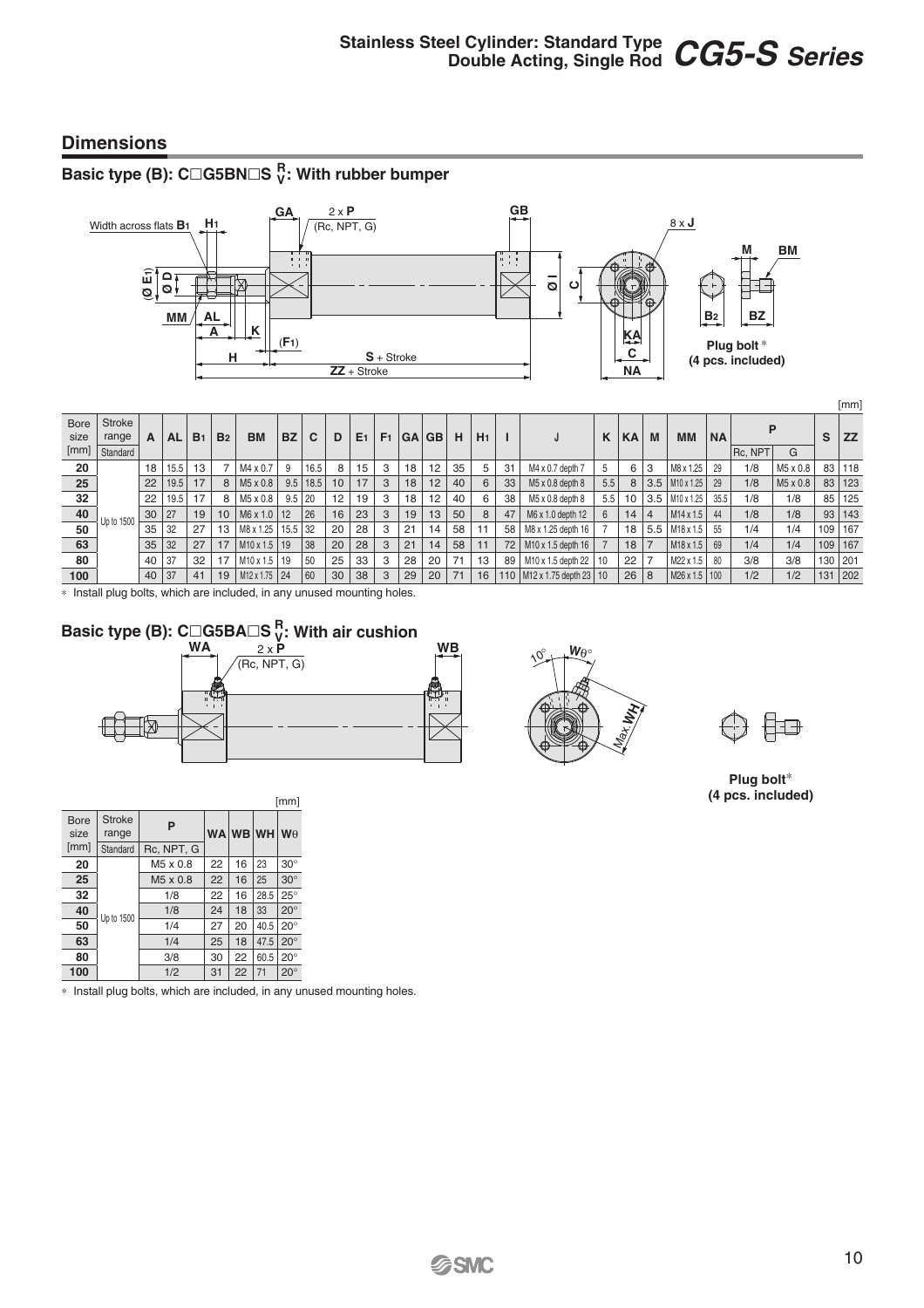# *CG5-S Series*

#### **Dimensions**

#### $\mathsf{Axial}$  foot type (L): C□G5L  $_{\mathsf{A}}^{\mathsf{N}}$ □S  $_{\mathsf{V}}^{\mathsf{R}}$ **N A**



| <b>Bore</b><br>size | <b>Stroke</b><br>range | А  | <b>AL</b> | B <sub>1</sub> | в    | C    | D  | <b>GA</b> | <b>GB</b> | н  | H <sub>1</sub> |     | υ                      | К   | KА | LD  | LH. | LS. | LT. | <b>LX</b> | <b>LZ</b> | M   | <b>MM</b>              | <b>NA</b> |
|---------------------|------------------------|----|-----------|----------------|------|------|----|-----------|-----------|----|----------------|-----|------------------------|-----|----|-----|-----|-----|-----|-----------|-----------|-----|------------------------|-----------|
| [mm]                | Standard               |    |           |                |      |      |    |           |           |    |                |     |                        |     |    |     |     |     |     |           |           |     |                        |           |
| 20                  |                        | 18 | 15.5      | 13             | 37.5 | 16.5 | 8  | 18        | 12        | 35 | 5              | 31  | M4 x 0.7               | 5   | 6  | 6   | 22  | 59  | 3   | 40        | 50        | 3   | M8 x 1.25              | 29        |
| 25                  |                        | 22 | 19.5      | 17             | 41.5 | 18.5 | 10 | 18        | 12        | 40 | 6              | 33  | M5 x 0.8               | 5.5 | 8  | 6   | 25  | 59  | 3   | 44        | 60        | 3.5 | M <sub>10</sub> x 1.25 | 29        |
| 32                  |                        | 22 | 19.5      | 17             | 44   | 20   | 12 | 18        | 12        | 40 | 6              | 38  | M5 x 0.8               | 5.5 | 10 | 7.2 | 25  | 59  | 3   | 44        | 60        | 3.5 | M <sub>10</sub> x 1.25 | 35.5      |
| 40                  | Up to 1500             | 30 | 27        | 19             | 53.5 | 26   | 16 | 19        | 13        | 50 | 8              | 47  | M6 x 1.0               | 6   | 14 | 7.2 | 30  | 66  |     | 54        | 75        | 4   | $M14 \times 1.5$       | 44        |
| 50                  |                        | 35 | 32        | 27             | 69   | 32   | 20 | 21        | 14        | 58 |                | 58  | M8 x 1.25              |     | 18 | 10  | 40  | 74  |     | 66        | 90        | 5.5 | M <sub>18</sub> x 1.5  | 55        |
| 63                  |                        | 35 | 32        | 27             | 81   | 38   | 20 | 21        | 14        | 58 | 11             | 72  | $M10 \times 1.5$       |     | 18 | 12  | 45  | 74  |     | 82        | 110       |     | M <sub>18</sub> x 1.5  | 69        |
| 80                  |                        | 40 | 37        | 32             | 99.5 | 50   | 25 | 28        | 20        | 71 | 13             | 89  | $M10 \times 1.5$       | 10  | 22 | 12  | 55  | 82  |     | 100       | 130       |     | M22 x 1.5              | 80        |
| 100                 |                        | 40 | 37        | 41             | 125  | 60   | 30 | 29        | 20        | 71 | 16             | 110 | M <sub>12</sub> x 1.75 | 10  | 26 | 14  | 70  | 83  | 6   | 120       | 160       | 8   | M <sub>26</sub> x 1.5  | 100       |

∗ Foot brackets and plug bolts are installed when shipped from factory.

Note 1) Ø 20 and Ø 25 cylinders with an air cushion: M5 x 0.8<br>Note 2) Refer to the basic type (B)/CG5BA⊡S\* for the dimensions of air cushion needles.

|                     |           |                      |     |      |                | [mm]      |
|---------------------|-----------|----------------------|-----|------|----------------|-----------|
| <b>Bore</b><br>size |           | P                    | S   | X    | Υ              | <b>ZZ</b> |
| [mm]                | Rc, NPT   | G                    |     |      |                |           |
| 20                  | $1/8$ (1) | M5 x 0.8             | 83  | 15   | 7              | 124       |
| 25                  | $1/8$ (1) | M <sub>5</sub> x 0.8 | 83  | 15   | $\overline{7}$ | 129.5     |
| 32                  | 1/8       | 1/8                  | 85  | 16   | 6              | 131.5     |
| 40                  | 1/8       | 1/8                  | 93  | 16.5 | 6.5            | 150       |
| 50                  | 1/4       | 1/4                  | 109 | 21.5 | 11.5           | 176.5     |
| 63                  | 1/4       | 1/4                  | 109 | 21.5 | 11.5           | 178       |
| 80                  | 3/8       | 3/8                  | 130 | 28   | 17             | 212       |
| 100                 | 1/2       | 1/2                  | 131 | 30   | 15             | 216       |

[mm]

#### **Rod side flange type (F): C□G5F**  $_A^N$ **□S**  $_V^R$ **N A**



| <b>Bore</b><br>size<br>[mm] | <b>Stroke</b><br>range<br>Standard | A  | <b>AL</b> | B <sub>1</sub> | в               | C    | D  | <b>FX</b> | <b>FD</b> |    | <b>FT GAGB</b> |    | н  | H <sub>1</sub> |    | J                | K   | <b>KA</b>       | M              | <b>MM</b>              | <b>NA</b> | Rc, NPT   | G                    | S   | <b>ZZ</b>     |
|-----------------------------|------------------------------------|----|-----------|----------------|-----------------|------|----|-----------|-----------|----|----------------|----|----|----------------|----|------------------|-----|-----------------|----------------|------------------------|-----------|-----------|----------------------|-----|---------------|
| 20                          |                                    | 18 | 15.5      | 13             | 50              | 16.5 | 8  | 36        | 5.5       | 6  | 18             | 12 | 35 | 5              | 31 | M4 x 0.7         | 5   | 6               | -3             | M8 x 1.25              | 29        | 1/8(1)    | M5 x 0.8             |     | 83   121      |
| 25                          |                                    | 22 | 19.5      | 17             | 50              | 18.5 | 10 | 36        | 5.5       | 6  | 18             | 12 | 40 | 6              | 33 | $M5 \times 0.8$  | 5.5 |                 | $8 \mid 3.5$   | M <sub>10</sub> x 1.25 | 29        | $1/8$ (1) | M <sub>5</sub> x 0.8 | 83  | 126.5         |
| 32                          |                                    | 22 | 19.5      | 17             | 50              | 20   | 12 | 38        | 6.6       | 6  | 18             | 12 | 40 | 6              | 38 | M5 x 0.8         | 5.5 | 10 <sub>1</sub> | 3.5            | M <sub>10</sub> x 1.25 | 35.5      | 1/8       | 1/8                  | 85  | 128.5         |
| 40                          | Up to 1500                         | 30 | 27        | 19             | 60              | 26   | 16 | 46        | 6.6       | 6  | 19             | 13 | 50 | 8              | 47 | $M6 \times 1.0$  | 6   | 14              | $\overline{4}$ | $M14 \times 1.5$       | 44        | 1/8       | 1/8                  | 93  | 147           |
| 50                          |                                    | 35 | 32        | 27             | 75              | 32   | 20 | 58        | 9         | 9  | 21             | 14 | 58 |                | 58 | M8 x 1.25        | 7   | 18              | 5.5            | M18 x 1.5              | 55        | 1/4       | 1/4                  | 109 | 172.5         |
| 63                          |                                    | 35 | 32        | 27             | 90 <sup>°</sup> | 38   | 20 | 70        | 11        | 9  | 21             | 14 | 58 | 11             | 72 | $M10 \times 1.5$ |     | 18              |                | M <sub>18</sub> x 1.5  | 69        | 1/4       | 1/4                  | 109 | 174           |
| 80                          |                                    | 40 | 37        | 32             | $100$ 50        |      | 25 | 82        | 11        | 9  | 28             | 20 | 71 | 13             | 89 | $M10 \times 1.5$ | 10  | 22              |                | M22 x 1.5              | 80        | 3/8       | 3/8                  | 130 | 208           |
| 100                         |                                    | 40 | 37        | 41             | 125             | 60   | 30 | 100       | 14        | 10 | 29             | 20 | 71 | 16             |    | 110 M12 x 1.75   | 10  | 26 8            |                | M <sub>26</sub> x 1.5  | 100       | 1/2       | 1/2                  | 131 | $ 210\rangle$ |

∗ Flange bracket and plug bolt are installed when shipped from factory.

Note 1) Ø 20 and Ø 25 cylinders with an air cushion: M5 x 0.8<br>Note 2) Refer to the basic type (B)/CG5BA⊡S\* for the dimensions of air cushion needles.

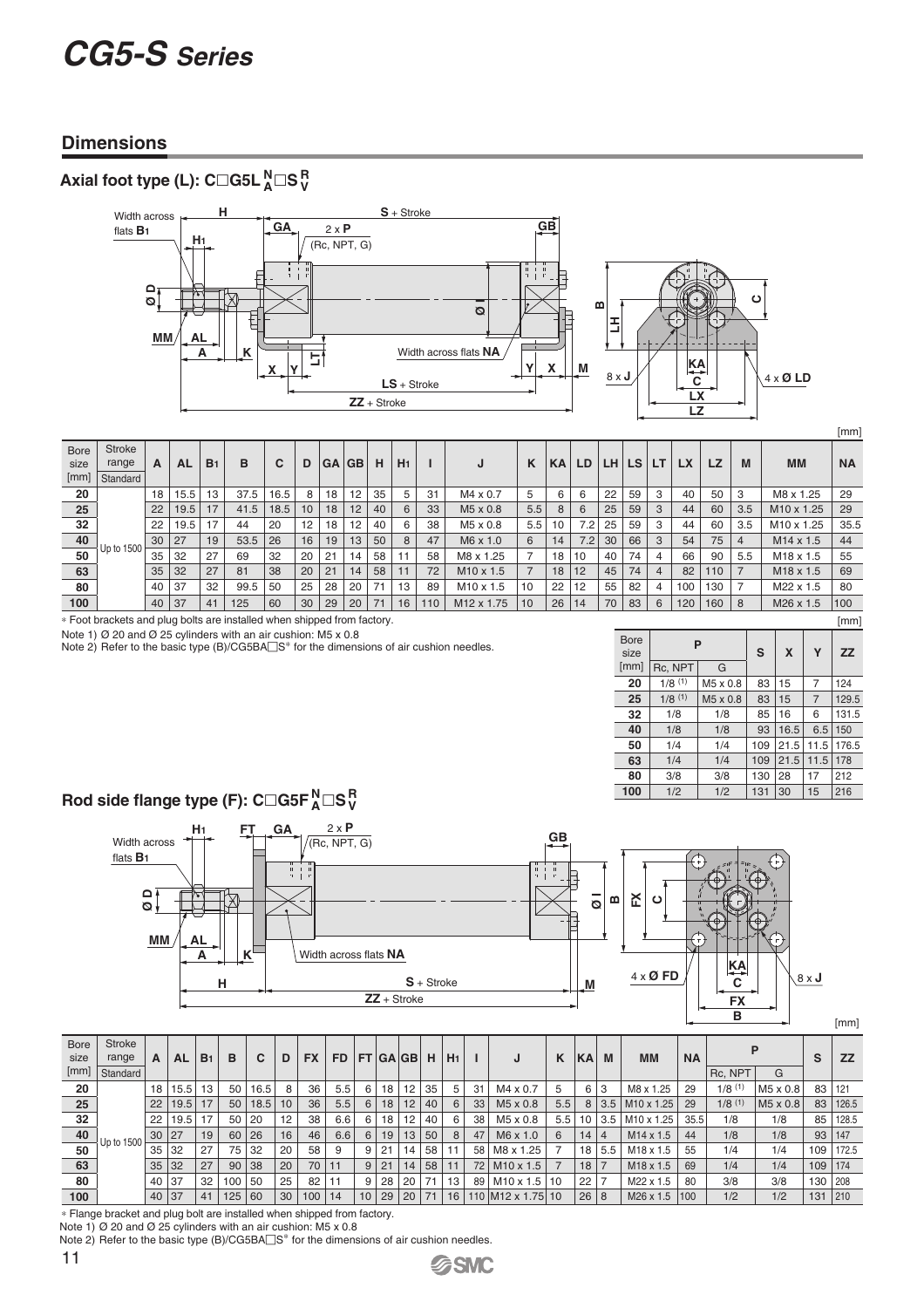#### **Dimensions**

|                                                                                                                  | Head side flange type (G): C $\Box$ G5G $_{\mathtt{A}}^{\mathtt{N}}\Box$ S $_{\mathtt{V}}^{\mathtt{R}}$                                 |    |      |    |               |       |    |                              |     |                     |                                     |                            |    |                |           |                                                                                                 |                |    |                |                       |           |                               |          |     |     |
|------------------------------------------------------------------------------------------------------------------|-----------------------------------------------------------------------------------------------------------------------------------------|----|------|----|---------------|-------|----|------------------------------|-----|---------------------|-------------------------------------|----------------------------|----|----------------|-----------|-------------------------------------------------------------------------------------------------|----------------|----|----------------|-----------------------|-----------|-------------------------------|----------|-----|-----|
|                                                                                                                  | 조<br>$\bf{m}$<br>ပ                                                                                                                      |    | ff   |    | $\frac{1}{2}$ | z + F |    | Width across flats <b>B1</b> |     | ≏<br>$\overline{Q}$ | Width across flats <b>KA</b><br>MM/ | H <sub>1</sub><br>.AL<br>Α | ₩  | к<br>M         | <b>GA</b> | (Rc, NPT, G)<br>╥<br>$\mathbb{H} \setminus \mathbb{I}$<br>$\mathbf{I}$<br>Width across flats NA | $2 \times P$   |    |                | Ø                     |           | <b>GBFT</b><br>$   -    -   $ |          |     |     |
| $\overline{c}$<br>$\sqrt{8 \times J}$<br>$4 \times 0$ FD<br>н<br>$S +$ Stroke<br><b>FX</b><br>$ZZ +$ Stroke<br>B |                                                                                                                                         |    |      |    |               |       |    |                              |     |                     |                                     |                            |    |                |           |                                                                                                 | [mm]           |    |                |                       |           |                               |          |     |     |
| <b>Bore</b><br>size<br>[mm]                                                                                      | <b>Stroke</b><br>B <sub>1</sub><br><b>FX</b><br>FT GA GB <br>C<br>range<br><b>AL</b><br>B<br>D<br><b>FD</b><br>$\mathsf{A}$<br>Standard |    |      |    |               |       |    |                              |     |                     |                                     |                            | H  | H <sub>1</sub> |           | J                                                                                               | K              | KA | M              | <b>MM</b>             | <b>NA</b> | P<br>Rc, NPT                  | G        | S   | ZZ  |
| 20                                                                                                               |                                                                                                                                         | 18 | 15.5 | 13 | 50            | 16.5  | 8  | 36                           | 5.5 | 6                   | 18                                  | 12                         | 35 | 5              | 31        | $M4 \times 0.7$                                                                                 | 5              | 6  | 3              | M8 x 1.25             | 29        | $1/8$ (1)                     | M5 x 0.8 | 83  | 124 |
| 25                                                                                                               |                                                                                                                                         | 22 | 19.5 | 17 | 50            | 18.5  | 10 | 36                           | 5.5 | 6                   | 18                                  | 12                         | 40 | 6              | 33        | M5 x 0.8                                                                                        | 5.5            | 8  | 3.5            | M10 x 1.25            | 29        | 1/8(1)                        | M5 x 0.8 | 83  | 129 |
| 32                                                                                                               |                                                                                                                                         | 22 | 19.5 | 17 | 50            | 20    | 12 | 38                           | 6.6 | 6                   | 18                                  | 12                         | 40 | 6              | 38        | M5 x 0.8                                                                                        | 5.5            | 10 | 3.5            | M10 x 1.25            | 35.5      | 1/8                           | 1/8      | 85  | 131 |
| 40                                                                                                               | Up to 1500                                                                                                                              | 30 | 27   | 19 | 60            | 26    | 16 | 46                           | 6.6 | 6                   | 19                                  | 13                         | 50 | 8              | 47        | M6 x 1.0                                                                                        | 6              | 14 | $\overline{4}$ | M14 x 1.5             | 44        | 1/8                           | 1/8      | 93  | 149 |
| 50                                                                                                               |                                                                                                                                         | 35 | 32   | 27 | 75            | 32    | 20 | 58                           | 9   | 9                   | 21                                  | 14                         | 58 | 11             | 58        | M8 x 1.25                                                                                       | $\overline{7}$ | 18 | 5.5            | M <sub>18</sub> x 1.5 | 55        | 1/4                           | 1/4      | 109 | 176 |
| 63                                                                                                               |                                                                                                                                         | 35 | 32   | 27 | 90            | 38    | 20 | 70                           | 11  | 9                   | 21                                  | 14                         | 58 | 11             | 72        | M <sub>10</sub> x 1.5                                                                           | 7              | 18 | $\overline{7}$ | M <sub>18</sub> x 1.5 | 69        | 1/4                           | 1/4      | 109 | 176 |
| 80                                                                                                               |                                                                                                                                         | 40 | 37   | 32 | 100           | 50    | 25 | 82                           | 11  | 9                   | 28                                  | 20                         | 71 | 13             | 89        | M10 x 1.5                                                                                       | 10             | 22 | $\overline{7}$ | M22 x 1.5             | 80        | 3/8                           | 3/8      | 130 | 210 |
| 100                                                                                                              |                                                                                                                                         | 40 | 37   | 41 | 125           | 60    | 30 | 100                          | 14  | 10                  | 29                                  | 20                         | 71 | 16             | 110       | M12 x 1.75                                                                                      | 10             | 26 | 8              | M <sub>26</sub> x 1.5 | 100       | 1/2                           | 1/2      | 131 | 212 |

∗ Foot brackets and plug bolts are installed when shipped from factory.

Note 1) Ø 20 and Ø 25 cylinders with an air cushion: M5 x 0.8<br>Note 2) Refer to the basic type (B)/CG5BA⊡S\* for the dimensions of air cushion needles.

#### Integrated clevis type (E):  $\mathsf{C}\square\mathsf{G5E}_{\mathsf{A}}^{\mathsf{N}}\square\mathsf{S}_{\mathsf{V}}^{\mathsf{R}}$ **N A**



| <b>Bore</b><br>size | <b>Stroke</b><br>range | A  | <b>AL</b> | B <sub>1</sub> | $CD$ (Hole)       | <b>CI</b> | <b>CX</b>            | D  |    | GA GB | н  | H <sub>1</sub> |     | K   | <b>KA</b> |    | <b>MM</b>              | <b>NA</b> |           |          | <b>RR</b> | S   | U  |     |
|---------------------|------------------------|----|-----------|----------------|-------------------|-----------|----------------------|----|----|-------|----|----------------|-----|-----|-----------|----|------------------------|-----------|-----------|----------|-----------|-----|----|-----|
| [mm]                | Standard               |    |           |                |                   |           |                      |    |    |       |    |                |     |     |           |    |                        |           | Rc. NPT   | G        |           |     |    |     |
| 20                  |                        | 18 | 15.5      | 13             | $8 + 0.058$       | 25        | $16^{+0.2}_{-0.2}$   | 8  | 18 | 12    | 35 | 5              | 31  | 5   | 6         | 14 | M8 x 1.25              | 29        | 1/8(1)    | M5 x 0.8 | 9         | 83  | 13 | 132 |
| 25                  |                        | 22 | 19.5      | 17             | $8 + 0.058$       | 27        | $16\frac{0}{0.2}$    | 10 | 18 | 12    | 40 | 6              | 33  | 5.5 | 8         | 14 | M10 x 1.25             | 29        | $1/8$ (1) | M5 x 0.8 | 9         | 83  | 13 | 137 |
| 32                  |                        | 22 | 19.5      | 17             | $10^{+0.058}$     | 32        | $24\frac{0}{0.2}$    | 12 | 18 | 12    | 40 | 6              | 38  | 5.5 | 10        | 16 | M <sub>10</sub> x 1.25 | 35.5      | 1/8       | 1/8      |           | 85  | 15 | 141 |
| 40                  |                        | 30 | 27        | 19             | $10^{+0.058}_{0}$ | 40        | $24 \frac{-0}{-0.2}$ | 16 | 19 | 13    | 50 | 8              | 47  | 6   | 14        | 16 | $M14 \times 1.5$       | 44        | 1/8       | 1/8      |           | 93  | 15 | 159 |
| 50                  | Up to 1500             | 35 | 32        | 27             | $+0.070$<br>14    | 50        | 40 $^{+0.2}_{-0.2}$  | 20 | 21 | 14    | 58 | 11             | 58  |     | 18        | 22 | M <sub>18</sub> x 1.5  | 55        | 1/4       | 1/4      | 15        | 109 | 21 | 189 |
| 63                  |                        | 35 | 32        | 27             | $14^{+0.070}_{0}$ | 60        | 40 $^{0.0}_{0.2}$    | 20 | 21 | 14    | 58 |                | 72  |     | 18        | 22 | M <sub>18</sub> x 1.5  | 69        | 1/4       | 1/4      | 15        | 109 | 21 | 189 |
| 80                  |                        | 40 | 37        | 32             | $22^{+0.084}_{0}$ | 75        | $66^{+0.3}$          | 25 | 28 | 20    | 71 | 13             | 89  | 10  | 22        | 33 | M22 x 1.5              | 80        | 3/8       | 3/8      | 23        | 130 | 32 | 234 |
| 100                 |                        | 40 | 37        | 41             | $22^{+0.084}$     | 90        | $66^{+0.3}$          | 30 | 29 | 20    | 71 | 16             | 110 | 10  | 26        | 33 | M <sub>26</sub> x 1.5  | 100       | 1/2       | 1/2      | 23        | 131 | 32 | 235 |

|                             |           |                  | $-0.040$               |                |    |                |    |    |      |    |                |       |     |    | [mm]      |
|-----------------------------|-----------|------------------|------------------------|----------------|----|----------------|----|----|------|----|----------------|-------|-----|----|-----------|
| <b>Bore</b><br>size<br>[mm] | <b>ZZ</b> | Pivot<br>bracket | <b>CD</b> (Shaft)      | LD             | LE | LF             | LG | LH | LL   | LP | LТ             | LV    | LX  | LY | <b>LZ</b> |
| 20                          | 141       | CG-E020SUS       | $8^{-0.040}_{-0.076}$  | 7              | 9  | 2              | 14 | 30 | 27.6 | 21 | 3              | 56.5  | 42  | 30 | 153       |
| 25                          | 146       | CG-E020SUS       | $8 - 0.040$            | $\overline{7}$ | 9  | $\overline{2}$ | 14 | 30 | 27.6 | 21 | 3              | 56.5  | 42  | 30 | 158       |
| 32                          | 152       | CG-E032SUS       | 10 -0.040              | 7              | 11 | 4              | 22 | 40 | 38.4 | 29 | 4              | 70.5  | 56  | 40 | 170       |
| 40                          | 170       | CG-E032SUS       | 10 -0.040              | $\overline{7}$ | 11 | 4              | 22 | 40 | 38.4 | 29 | $\overline{4}$ | 70.5  | 56  | 40 | 188       |
| 50                          | 204       | CG-E050SUS       | 14 - 0.050             | 12             | 15 | 5              | 25 | 50 | 59.6 | 35 | 6              | 106.5 | 84  | 50 | 224       |
| 63                          | 204       | CG-E050SUS       | $14^{+0.050}_{-0.093}$ | 12             | 15 | 5              | 25 | 50 | 59.6 | 35 | 6              | 106.5 | 84  | 50 | 224       |
| 80                          | 257       | CG-E080SUS       | 22 -0.065              | 14             | 23 | 6              | 40 | 80 | 87.2 | 57 | 9              | 144.5 | 120 | 80 | 291       |
| 100                         | 258       | CG-E080SUS       | 22 -0.065              | 14             | 23 | 6              | 40 | 80 | 87.2 | 57 | 9              | 144.5 | 120 | 80 | 292       |

| * There is no plug bolt. |  |  |  |  |  |  |
|--------------------------|--|--|--|--|--|--|
|--------------------------|--|--|--|--|--|--|

- ∗ There is no mounting tap on the rod cover side.
- ∗ Pivot bracket (with clevis pin and snap ring) are optional. (Not included.)
- Note 1) Ø 20 and Ø 25 cylinders with an air cushion: M5 x 0.8 Note 2) Refer to the basic type<br>(B)/CG5BA□S<sup>∗</sup> for the dimensions of air cushion

needles.

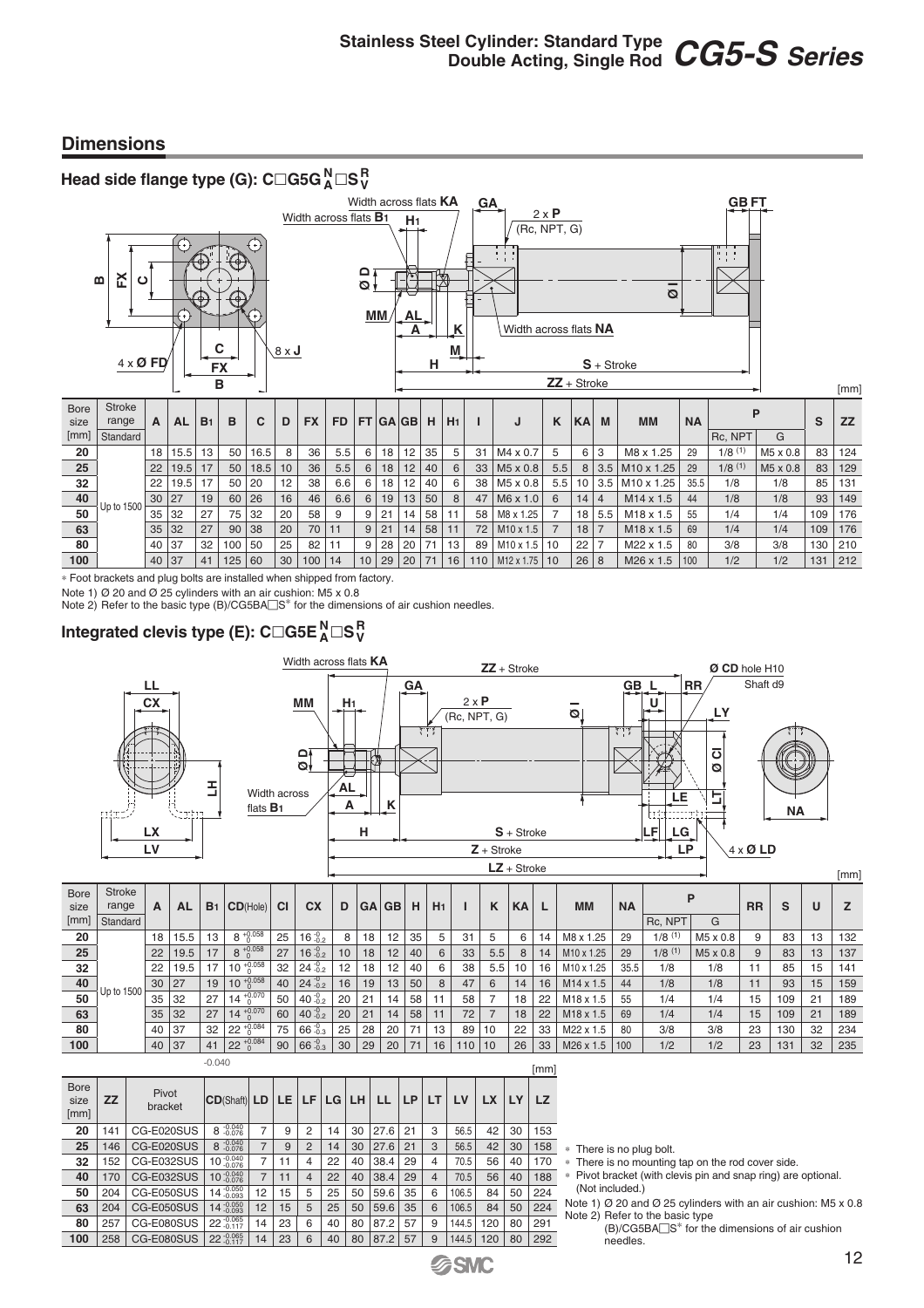# *CG5W-S Series* **Ø 20, Ø 25, Ø 32, Ø 40, Ø 50, Ø 63, Ø 80, Ø 100 Stainless Steel Cylinder: Standard Type Double Acting, Double Rod**



#### **Applicable Auto Switches**/Refer to website **www.smc.eu** for further information on auto switches.

| Type                    | Special<br>function                       | Electrical<br>entry | Indicator<br>light | Wiring<br>(Output) | Load voltage<br>DC |             | Auto switch<br>model | C<br>◟ | Lead wire length (m)*<br>(Z) | Pre-wired<br>connector | Applicable<br>load |
|-------------------------|-------------------------------------------|---------------------|--------------------|--------------------|--------------------|-------------|----------------------|--------|------------------------------|------------------------|--------------------|
| Solid state auto switch | Water resistant  <br>(2-colour indicator) | Grommet             | Yes                | 2-wire             |                    | 24 V   12 V | G5BA                 |        |                              |                        | Relay<br>PLC       |

∗ Lead wire length symbols: 3 m··········L (Example) G5BAL 5 m··········Z (Example) G5BAZ ∗ Solid state auto switches marked with " " are produced upon receipt of order.

• For details about auto switches with pre-wired connector, refer to website, **www.smc.eu.**

#### **Mounting Bracket Part No.**

| Mounting   | Min.  |    |    |    |    | Bore size [mm] |    |    |     |                                                                                                                                                  |
|------------|-------|----|----|----|----|----------------|----|----|-----|--------------------------------------------------------------------------------------------------------------------------------------------------|
| bracket    | order | 20 | 25 | 32 | 40 | 50             | 63 | 80 | 100 | Description                                                                                                                                      |
| Axial foot |       |    |    |    |    |                |    |    |     | Foot x 2<br>$2^{Noteo}$ CG-L020SUS CG-L025SUS CG-L032SUS CG-L040SUS CG-L050SUS CG-L063SUS CG-L080SUS CG-L100SUS $\frac{1}{10}$                   |
| Flange     |       |    |    |    |    |                |    |    |     | <sub>i</sub> Flange x 1<br>  CG-F020SUS CG-F025SUS CG-F032SUS CG-F040SUS CG-F050SUS CG-F063SUS CG-F080SUS CG-F100SUS   Bracket mounting bolt x 4 |

Note) When ordering the foot bracket, order 2 pcs. per cylinder.

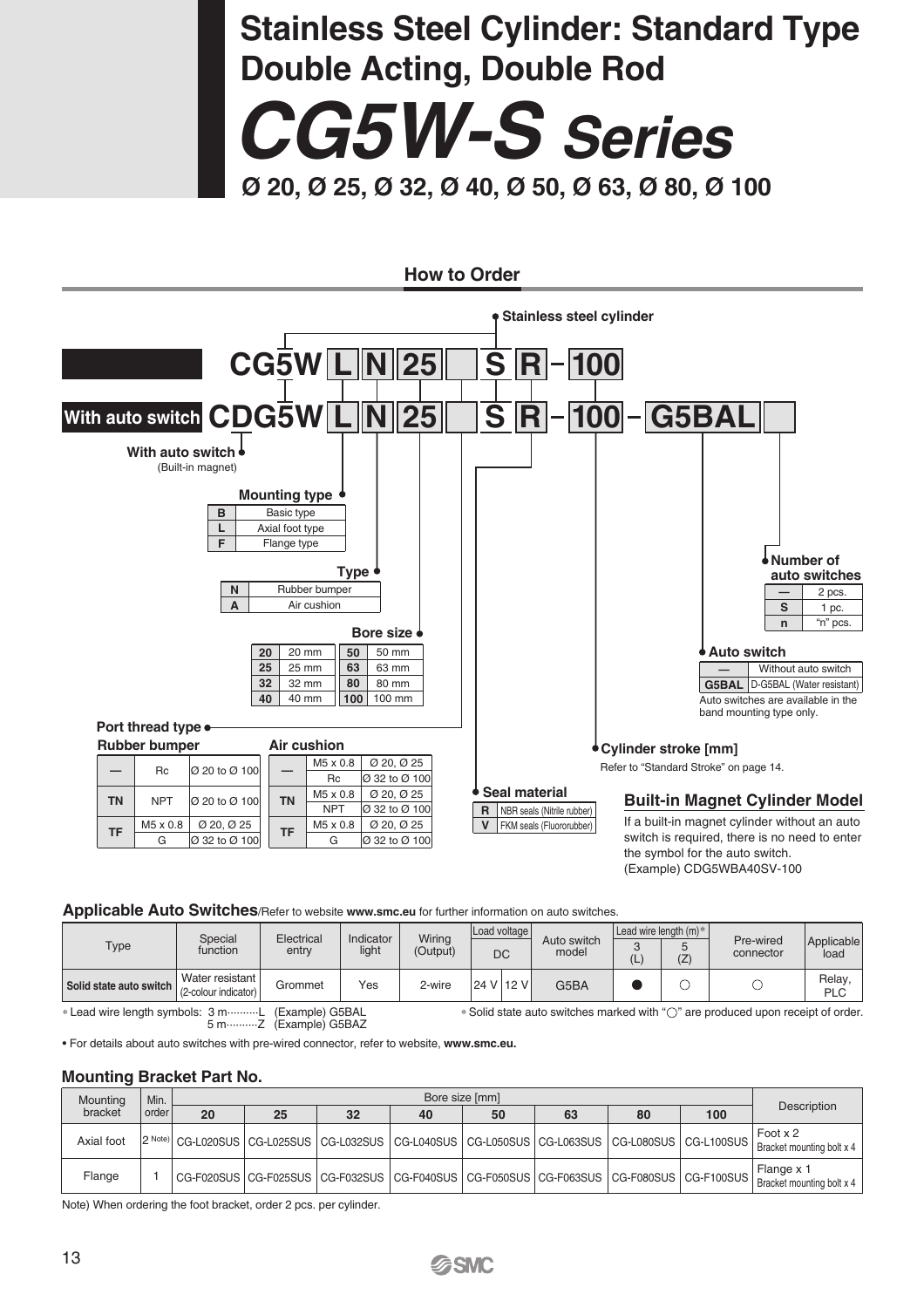# **Stainless Steel Cylinder: Standard Type Double Acting, Double Rod** *CG5-S Series*



#### **Symbol**





#### **Specifications**

| Bore size [mm]                    | 20                                                                                 | 25       | 32                                                             | 40                         | 50        | 63 | 80 | 100            |  |  |  |  |  |  |  |
|-----------------------------------|------------------------------------------------------------------------------------|----------|----------------------------------------------------------------|----------------------------|-----------|----|----|----------------|--|--|--|--|--|--|--|
| <b>Action</b>                     |                                                                                    |          |                                                                | Double acting, Double rod  |           |    |    |                |  |  |  |  |  |  |  |
| <b>Fluid</b>                      |                                                                                    |          |                                                                |                            | Air       |    |    |                |  |  |  |  |  |  |  |
| <b>Proof pressure</b>             |                                                                                    |          |                                                                |                            | 1.5 MPa   |    |    |                |  |  |  |  |  |  |  |
| <b>Maximum operating pressure</b> |                                                                                    |          |                                                                |                            | $1.0$ MPa |    |    |                |  |  |  |  |  |  |  |
| Minimum operating pressure        |                                                                                    | 0.05 MPa |                                                                |                            |           |    |    |                |  |  |  |  |  |  |  |
| Ambient and fluid temperature     | Without auto switch: -10 to 70 $\degree$ C With auto switch: -10 to 60 $\degree$ C |          |                                                                |                            |           |    |    |                |  |  |  |  |  |  |  |
| Cushion                           |                                                                                    |          |                                                                | Rubber bumper, Air cushion |           |    |    |                |  |  |  |  |  |  |  |
| Lubrication                       |                                                                                    |          |                                                                | Not required (Non-lube)    |           |    |    |                |  |  |  |  |  |  |  |
| <b>Piston speed</b>               |                                                                                    |          |                                                                | 50 to 1000 mm/s            |           |    |    | 50 to 700 mm/s |  |  |  |  |  |  |  |
| <b>Stroke length tolerance</b>    |                                                                                    |          | Up to $1000^{st + 1.4}_{o}$ mm, Up to $1500^{st + 1.8}_{o}$ mm |                            |           |    |    |                |  |  |  |  |  |  |  |
| <b>Mounting type</b>              |                                                                                    |          | Basic type, Axial foot type, Flange type                       |                            |           |    |    |                |  |  |  |  |  |  |  |

#### **Standard Stroke**

Bore size Standard stroke Note 1) Maximum manufacturable stroke Note 2) **20** 25, 50, 75, 100, 125, 150, 200 201 to 1500 **25** 25, 50, 75, 100, 125, 25, 30, 75, 100, 125,<br>150, 200, 250, 300 **32 40 50 63 80 100**

Note 1) Other intermediate strokes can be manufactured upon receipt of order. Manufacture of intermediate strokes in 1 mm increments is possible. (Spacers are not used.)

Note 2) The maximum manufacturable stroke shows the long stroke.

Note 3) Applicable strokes should be confirmed according to the usage. For details, refer to "Air Cylinders Model Selection" on front matter pages. In addition, the products that exceed the standard stroke might not be able to fulfill the specifications due to the deflection etc.

#### **Accessory**/For details, refer to page 18.

|                       |                                                  |                      |                    | $\bullet$ -Supplied with the product. $\circ$ --Please order separately. |
|-----------------------|--------------------------------------------------|----------------------|--------------------|--------------------------------------------------------------------------|
|                       | Mounting                                         | <b>Basic</b><br>type | Axial<br>foot type | Flange type                                                              |
| Standard<br>equipment | Rod end nut                                      |                      |                    |                                                                          |
| Option                | Single knuckle joint                             |                      |                    |                                                                          |
|                       | Double knuckle joint (With pin & retaining ring) |                      |                    |                                                                          |

#### **Weight**

|              |                                            |      |      |                |      |      |      |      | [kg]                            |
|--------------|--------------------------------------------|------|------|----------------|------|------|------|------|---------------------------------|
|              | Bore size [mm]                             | 20   | 25   | 32             | 40   | 50   | 63   | 80   | 100                             |
|              | Basic type                                 | 0.39 | 0.48 | 0.68           | 1.18 | 2.15 | 3.24 | 6.03 | 9.48                            |
| Basic weight | Axial foot type                            | 0.54 | 0.65 | 0.86           | 1.40 | 2.55 | 3.78 | 6.80 | 10.93                           |
|              | Flange type                                | 0.49 | 0.57 | 0.77           | 1.32 | 2.47 | 3.71 | 6.62 | 10.52                           |
|              | Single knuckle joint                       | 0.04 | 0.07 | 0.07           | 0.11 | 0.22 | 0.22 | 0.53 | 0.78                            |
|              | Double knuckle joint (with pin)            | 0.05 | 0.09 | 0.09           | 0.18 | 0.33 | 0.33 | 0.73 | 1.07                            |
|              | Additional weight per each 50 mm of stroke | 0.06 | 0.08 | 0.14           | 0.18 | 0.27 | 0.33 | 0.50 | 0.73                            |
|              | Additional weight with air cushion         | 0.02 | 0.02 | 0.02           | 0.02 | 0.05 | 0.10 | 0.22 | 0.24                            |
|              | Coloulation: (Evenina) CCEMILA 00CD 100    |      |      | a Doolo walaht |      |      |      |      | $0.54$ kg $(5.04$ time $(0.00)$ |

(Foot type Ø 20, 100 stroke)

Calculation: (Example) **CG5WLA 20SR-100** • Basic weight································ 0.54 kg (Foot type Ø 20) • Additional stroke weight ············· 0.06 kg/50 ST

• Air cylinder stroke ·························· 100 ST

• Additional air cushion weight ····· 0.02 kg

 $0.54 + 0.06 \times 100/50 + 0.02 = 0.68$  kg



[mm]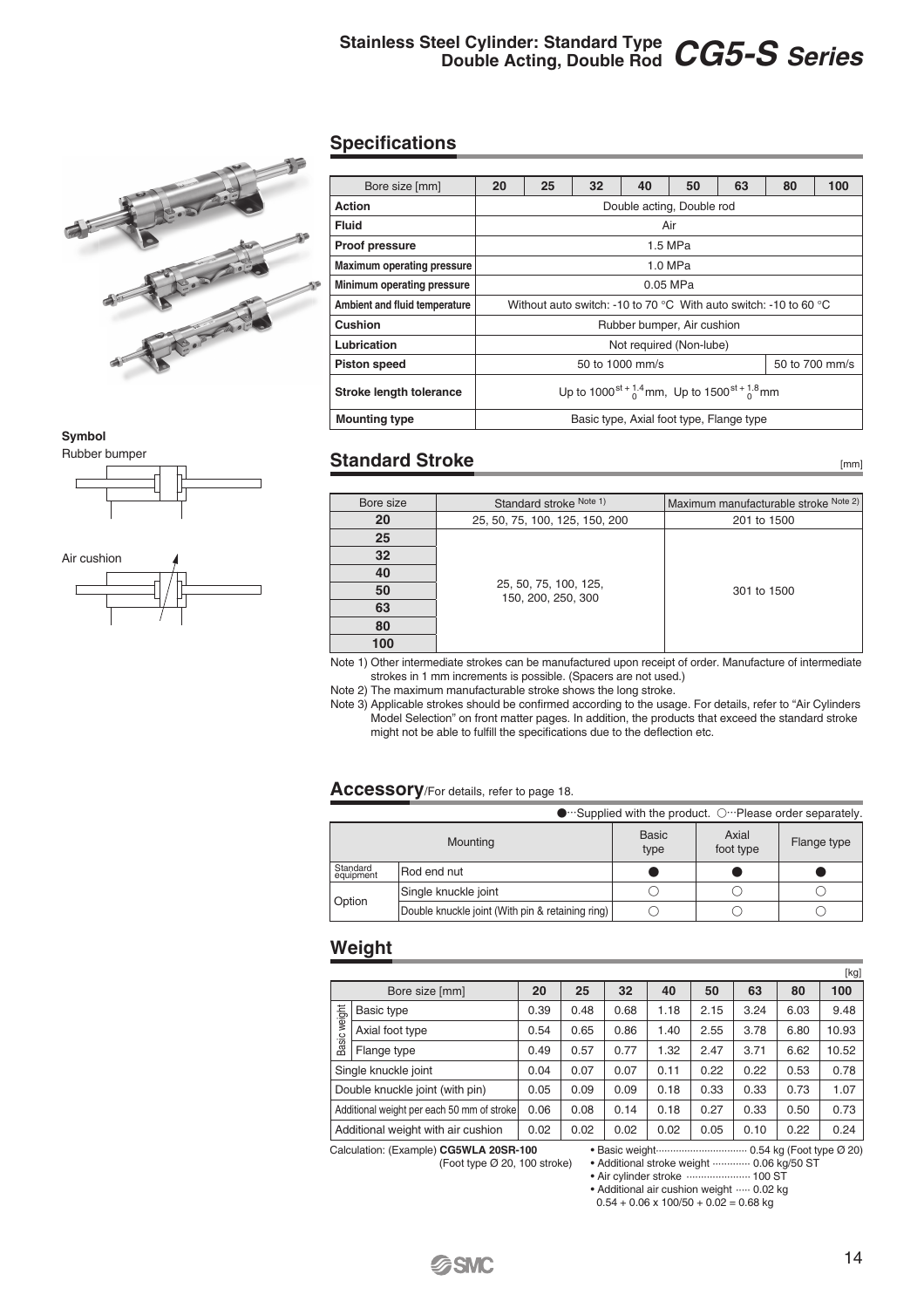# *CG5W-S Series*

#### **Construction**





#### **With air cushion**





#### **Component Parts**

| No.          | Description          | Material        | <b>Note</b>        |
|--------------|----------------------|-----------------|--------------------|
| 1            | Rod cover            | Stainless steel |                    |
| $\mathbf{2}$ | <b>Cylinder tube</b> | Stainless steel |                    |
| 3            | <b>Piston rod</b>    | Stainless steel | Hard chrome plated |
| 4            | <b>Bumper</b>        | Urethane        |                    |
| 5            | Rod end nut          | Stainless steel |                    |
| 6            | <b>Cushion seal</b>  | Urethane        |                    |
| 7            | <b>Cushion valve</b> | Stainless steel |                    |
| 8            | Valve retainer       | Stainless steel |                    |
| 9            | Lock nut             | Stainless steel |                    |
| 10           | <b>Bushing</b>       | Bearing alloy   |                    |
| 11           | Piston               | Aluminium alloy |                    |
| 12           | <b>Cushion ring</b>  | Aluminium alloy |                    |

Note 1) Component part material and surface treatment other than listed above are the same as the standard type of the CG1 series.

Note 2) For cylinders with an auto switch, the piston is fixed with a magnet.

#### **Replacement Parts/Seal Kit**

| Bore size | Rubber bumper     |                                              |                                                                                     | Air cushion             |
|-----------|-------------------|----------------------------------------------|-------------------------------------------------------------------------------------|-------------------------|
| (mm)      | <b>CG5W</b> □N□SR | <b>CG5W</b> □N□SV                            | $CG5W\Box A \Box SR$                                                                | <b>CG5W</b> □A□SV       |
| 20        | CG5WN20SR-PS      | CG5WN20SV-PS                                 | CG5WA20SR-PS                                                                        | CG5WA20SV-PS            |
| 25        | CG5WN25SR-PS      | CG5WN25SV-PS                                 | CG5WA25SR-PS                                                                        | CG5WA25SV-PS            |
| 32        | CG5WN32SR-PS      | CG5WN32SV-PS                                 | CG5WA32SR-PS                                                                        | CG5WA32SV-PS            |
| 40        | CG5WN40SR-PS      | CG5WN40SV-PS                                 | CG5WA40SR-PS                                                                        | CG5WA40SV-PS            |
| Contents  |                   | (14 (two), (15 (one) + Grease pack: GR-R-010 | $\mathcal{F}$ (two), $\mathcal{F}$ (one), $\mathcal{F}$ (two), $\mathcal{D}$ (two), | + Grease pack: GR-R-010 |

∗ As sizes Ø 50 and larger cannot be disassembled, the seal cannot be replaced. (Refer to page 22 for details.)

Seal kit includes a grease pack (10 g).

Order with the following part number when only the grease pack is needed. **Grease pack for stainless steel cylinders/Part no.: GR-R-010** (10 g)

| No. | Description             | Material   |            |
|-----|-------------------------|------------|------------|
|     |                         | CG5□□□SR   | CG5□□□SV   |
| 13  | Water resistant scraper |            |            |
| 14  | Rod seal                |            |            |
| 15  | <b>Piston seal</b>      | <b>NBR</b> | <b>FKM</b> |
| 16  | Valve seal              |            |            |
| 17  | Valve retainer gasket   |            |            |
| 18  | Label protector         |            | PET        |
| 19  | <b>Magnet</b>           |            |            |
| 20  | Label                   |            |            |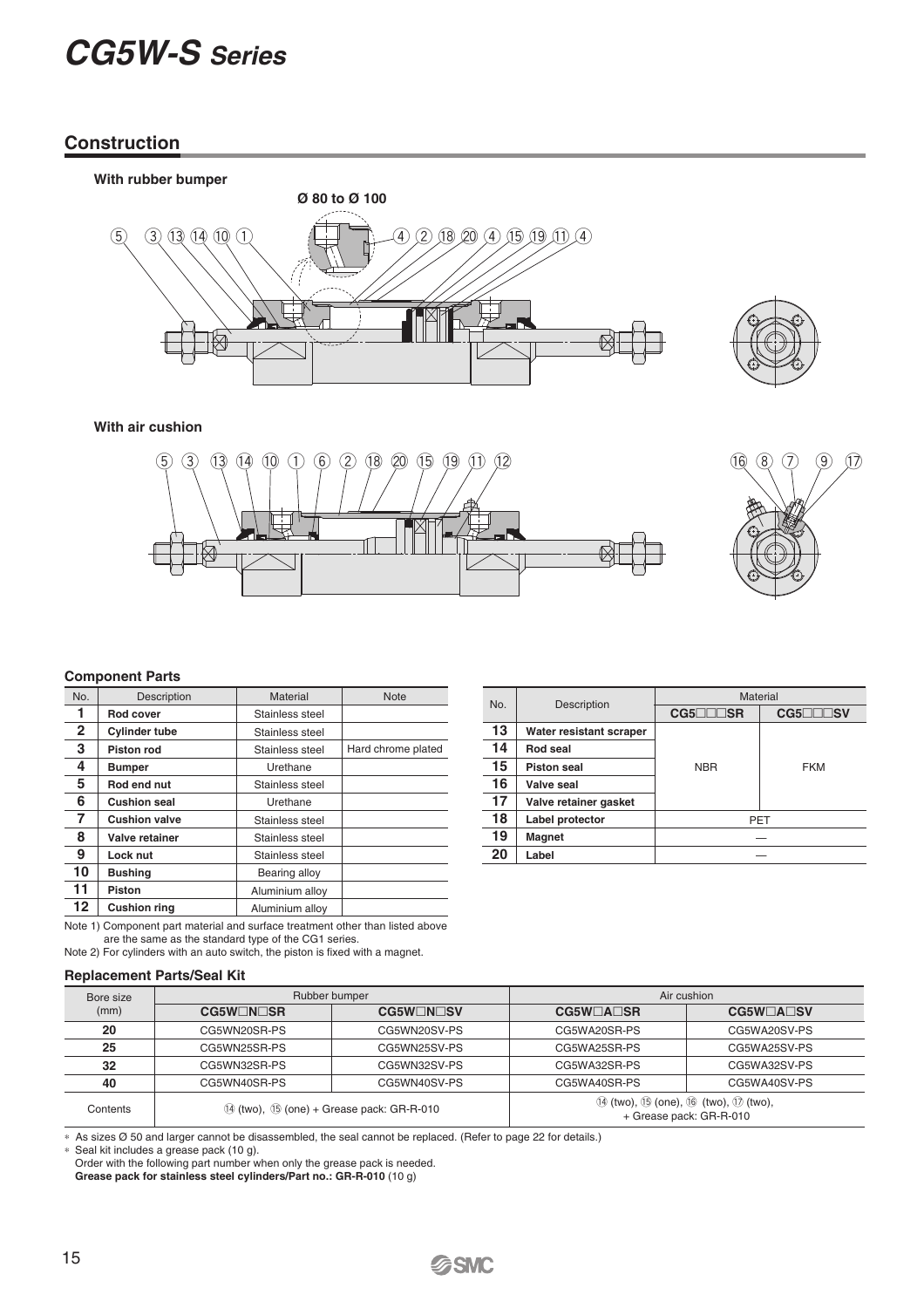#### **Dimensions**

#### **Basic type (B): CG5WBNS : With rubber bumper R V**



| 50  | 500 | 35 | 32 | 27 | $\overline{10}$ | M8 x 1.25                 | $15.5$ 32 |    | 20 | 28       | $\sim$ | 21 | 58 |    | 58              | M8 x 1.25 depth 16             |    | $\Delta$<br>18 | 15.5 | M18                   |     | 1/4 | 1/4 | $116$ . | 232 |
|-----|-----|----|----|----|-----------------|---------------------------|-----------|----|----|----------|--------|----|----|----|-----------------|--------------------------------|----|----------------|------|-----------------------|-----|-----|-----|---------|-----|
| 63  |     | 35 | 32 | 27 |                 | $M10 \times 1.5$          | 19        | 38 | 20 | 28       |        | 21 | 58 |    | 72              | M <sub>10</sub> x 1.5 depth 16 |    | 18             |      | M <sub>18</sub> x 1.5 | 69  | 1/4 | 1/4 | 116 232 |     |
| 80  |     | 40 | 37 | 32 |                 | M <sub>10</sub> x 1.5     | 19        | 50 | 25 | っっ<br>ັບ | $\sim$ | 28 | 74 | 13 | 89 <sub>1</sub> | M <sub>10</sub> x 1.5 depth 22 | 10 | $22 \mid$      |      | M22 x 1.5             |     | 3/8 | 3/8 | 138 280 |     |
| 100 |     | 40 | 37 | 41 | 19              | M <sub>12</sub> x 1.75 24 |           | 60 | 30 | 38       |        | 29 | 74 | 16 |                 | 110 M12 x 1.75 depth 23 10     |    | 26             | 8    | M <sub>26</sub> x 1.5 | 100 | 1/2 | 1/2 | 140 282 |     |

∗ Install plug bolts, which are included, in any unused mounting holes.

#### **Basic type (B): C□G5WBA□S**<sup>R</sup>: With air cushion **V**



**Plug bolt**∗ **(4 pcs. included)**

|                     |                             |                      |    |       | [mm]         |
|---------------------|-----------------------------|----------------------|----|-------|--------------|
| <b>Bore</b><br>size | <b>Stroke</b><br>range [mm] | P                    |    | WA WH | Wθ           |
| [mm]                | Standard                    | Rc, NPT, G           |    |       |              |
| 20                  |                             | M <sub>5</sub> x 0.8 | 22 | 23    | $30^\circ$   |
| 25                  |                             | M <sub>5</sub> x 0.8 | 22 | 25    | $30^\circ$   |
| 32                  |                             | 1/8                  | 22 | 28.5  | $25^{\circ}$ |
| 40                  | Up to                       | 1/8                  | 24 | 33    | $20^{\circ}$ |
| 50                  | 1500                        | 1/4                  | 27 | 40.5  | $20^{\circ}$ |
| 63                  |                             | 1/4                  | 25 | 47.5  | $20^{\circ}$ |
| 80                  |                             | 3/8                  | 30 | 60.5  | $20^{\circ}$ |
| 100                 |                             | 1/2                  | 31 | 71    | $20^{\circ}$ |

∗ Install plug bolts, which are included, in any unused mounting holes.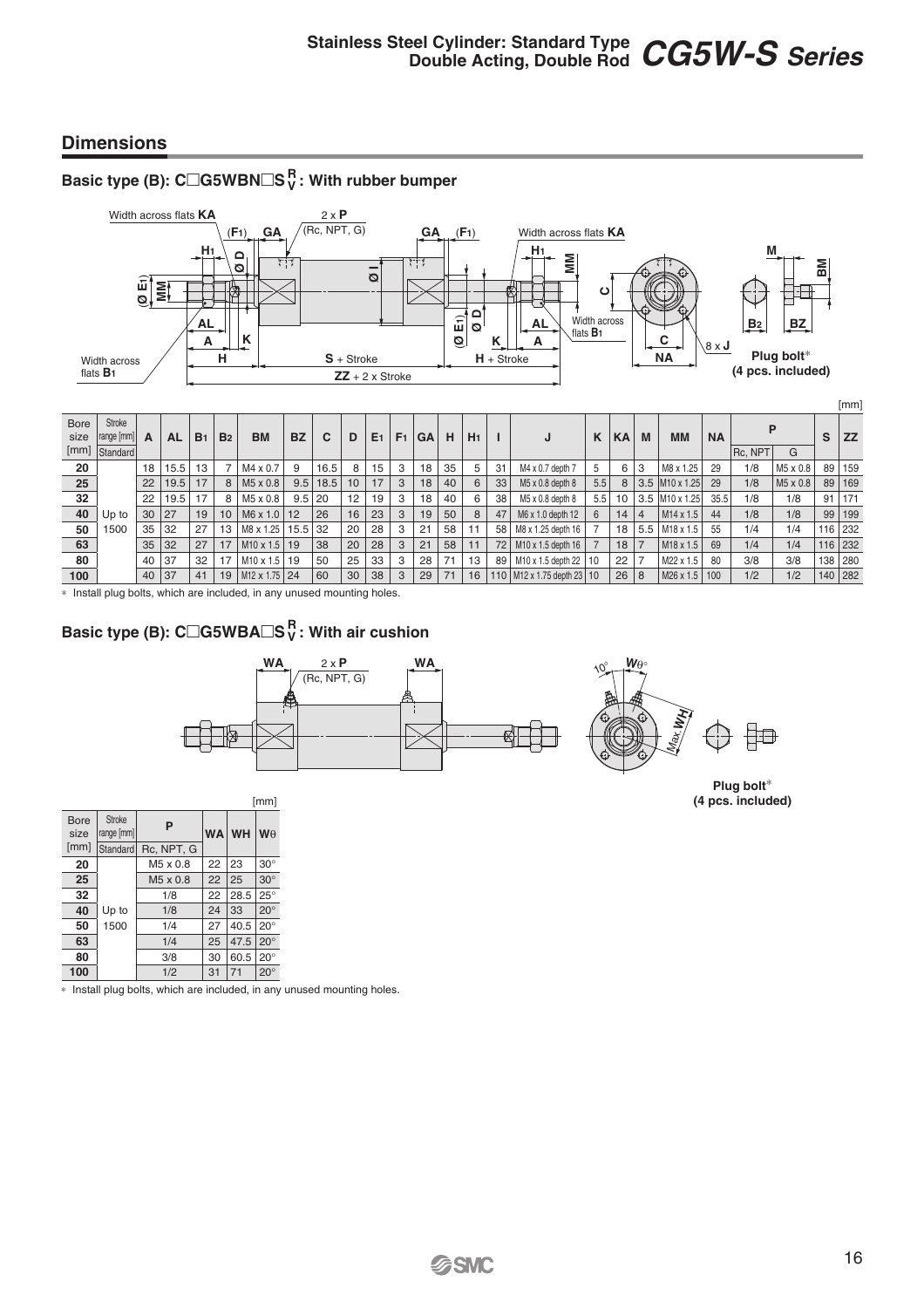# *CG5W-S Series*

#### **Dimensions**



**SSMC** 

Flange bracket and plug bolt are installed when shipped from factory

Note 1) Ø 20 and Ø 25 cylinders with an air cushion: M5 x 0.8

Note 2) Refer to the basic type (B)/CG5WBA $□S<sup>*</sup>$  for the dimensions of air cushion needles.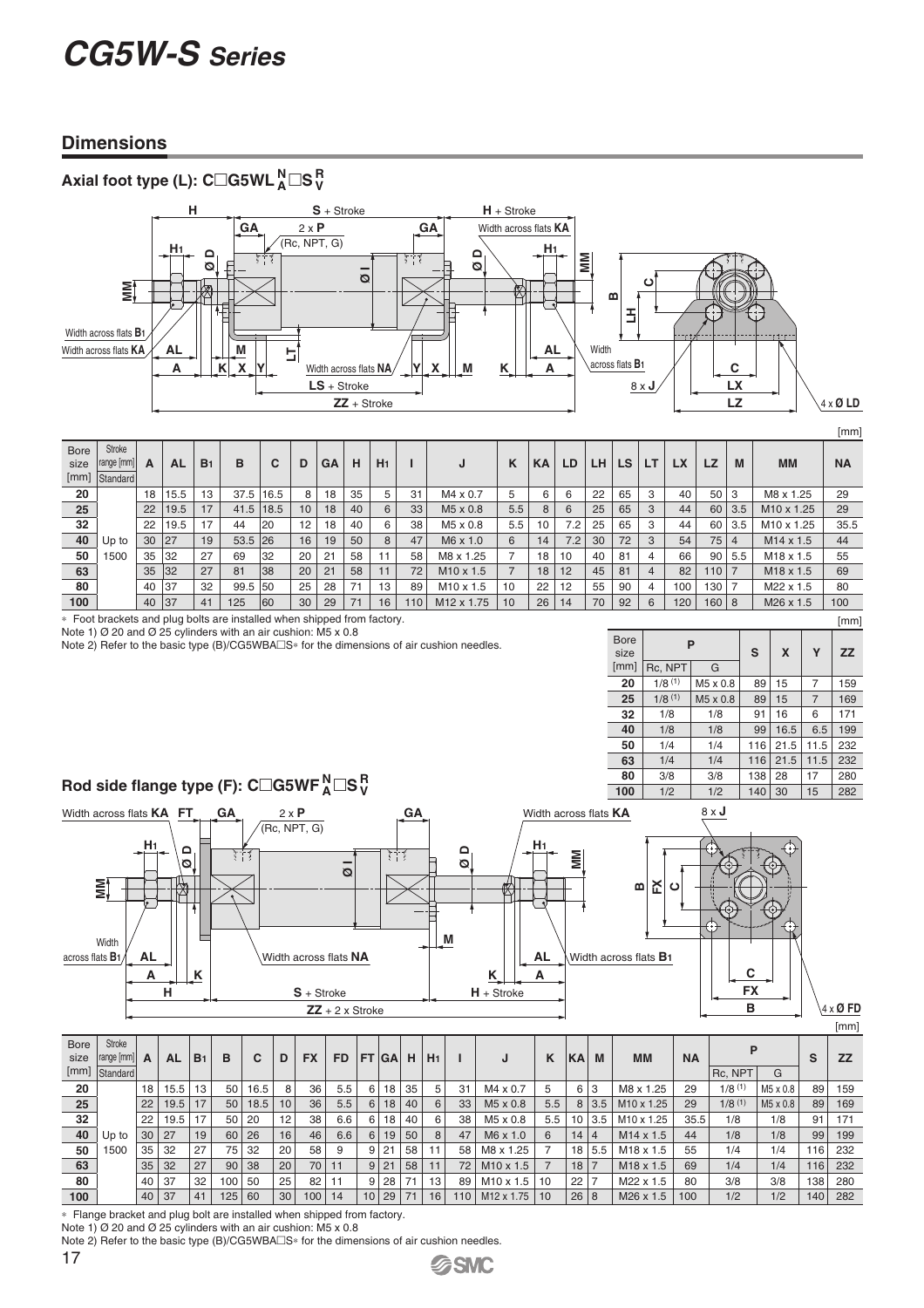# *CG5-S Series* **Accessory Dimensions**



|                 |                               |    |                |                |                |                       |                   |                            |                | [mm]           |
|-----------------|-------------------------------|----|----------------|----------------|----------------|-----------------------|-------------------|----------------------------|----------------|----------------|
| Part no.        | Applicable<br>bore size<br>mm | A  | A <sub>1</sub> | E <sub>1</sub> | L <sub>1</sub> | <b>MM</b>             | ND <sub>H10</sub> | <b>NX</b>                  | R <sub>1</sub> | U <sub>1</sub> |
| I-G02SUS        | 20                            | 34 | 8.5            | $\square$ 16   | 25             | M8 x 1.25             | $8 + 0.058$       | $8 \t -0.2 \t -0.4$        |                | $10.3$   11.5  |
| I-G03SUS        | 25, 32                        | 41 | 10.5           | $\square$ 20   | 30             | M10 x 1.25            | $10+0.058$        | $10^{-0.2}_{-0.4}$         | 12.8           | 14             |
| I-G04SUS        | 40                            | 42 | 14             | $\square$ 22   | 30             | M <sub>14</sub> x 1.5 | $10+0.058$        | $18 - 0.3$ <sub>-0.5</sub> | 12             | 14             |
| <b>I-G05SUS</b> | 50, 63                        | 56 | 18             | $\square$ 28   | 40             | M18 x 1.5             | $14 + 0.070$      | $22 - 0.3$                 | 16             | 20             |
| I-G08SUS        | 80                            | 71 | 21             | □38            | 50             | M22 x 1.5             | $18+\sqrt{0.070}$ | $28 - 0.3$                 | 21             | 27             |
| I-G10SUS        | 100                           | 79 | 21             | $\square$ 45   | 55             | M <sub>26</sub> x 1.5 | $22^{+0.084}_{0}$ | 32 $^{-0.3}_{-0.5}$        | 24             | 31             |

#### **Single Knuckle Joint Communist Communist Communist Communist Communist Communist Communist Communist Communist Communist Communist Communist Communist Communist Communist Communist Communist Communist Communist Communist**

|                 | MМ<br>ŵ                                               | A1 |                | U1<br>Α        |         | RR1            | Material: Stainless steel 440 (Pin)<br>Ø NDн10 (Hole dia.) | <b>NX</b>              | NZ                 |    |      |                | Stainless steel 304 (Bracket, retaining ring) |
|-----------------|-------------------------------------------------------|----|----------------|----------------|---------|----------------|------------------------------------------------------------|------------------------|--------------------|----|------|----------------|-----------------------------------------------|
|                 |                                                       |    |                |                |         |                |                                                            |                        |                    |    |      |                | [mm]                                          |
| Part no.        | Applicable<br>bore size<br>[mm]                       | A  | A <sub>1</sub> | E <sub>1</sub> | L       | L <sub>1</sub> | <b>MM</b>                                                  | ND <sub>H10</sub>      | $NX$ $NZ$ $R_1$    |    |      | U <sub>1</sub> | Applicable<br>pin no.                         |
| <b>Y-G02SUS</b> | 20                                                    | 34 | 8.5            | 16 21          |         | 25             | M8 x 1.25                                                  | $8 + 0.058$<br>n       | $8^{+0.4}_{+0.2}$  | 16 | 10.3 | 11.5           | IY-G02SUS                                     |
| Y-G03SUS 25, 32 |                                                       | 41 | 10.5           |                | 20 25.6 | 30             | M <sub>10</sub> x 1.25                                     | $10^{+0.058}_{-0.058}$ | $10^{+0.4}_{+0.2}$ | 20 | 12.8 | 14             | IY-G03SUS                                     |
| <b>Y-G04SUS</b> | 40                                                    | 42 | 16             |                | 22 41.6 | 30             | M14 x 1.5                                                  | $10^{+0.058}$<br>Λ     | $18^{+0.5}_{+0.3}$ | 36 | 12   | 14             | IY-G04SUS                                     |
| Y-G05SUS 50, 63 |                                                       | 56 | 20             |                | 25 50.6 | 40             | M <sub>18</sub> x 1.5                                      | $14 + 0.070$           | $22^{+0.5}_{+0.3}$ | 44 | 16   | 20             | IY-G05SUS                                     |
| <b>Y-G08SUS</b> | 80                                                    | 71 | 23             | 35 64          |         | 50             | M22 x 1.5                                                  | $18^{+0.070}_{0}$      | $28^{+0.5}_{+0.3}$ | 56 | 21   | 27             | IY-G08SUS                                     |
| <b>Y-G10SUS</b> | 100                                                   | 79 | 24             | 40 72          |         | 55             | M <sub>26</sub> x 1.5                                      | $22^{+0.084}$          | $32^{+0.5}_{+0.3}$ | 64 | 24   | 31             | IY-G10SUS                                     |
|                 | u Knuaklo joint ning and rotaining rings are ingluded |    |                |                |         |                |                                                            |                        |                    |    |      |                |                                               |

#### **Knuckle Joint Pin Pin Pin Rivot Bracket**

Material: Stainless steel 440 (Pin) Stainless steel 304 (Retaining ring)



|                  |                                 |                            |      |      |                |      |      | ,,,,,,,,                     |
|------------------|---------------------------------|----------------------------|------|------|----------------|------|------|------------------------------|
| Part no.         | Applicable<br>bore size<br>[mm] | D <sub>d9</sub>            | d    | L    | L <sub>1</sub> | m    | t    | Applicable<br>retaining ring |
| IY-G02SUS        | 20                              | $-0.040$<br>8<br>$-0.076$  | 7.6  | 21   | 16.2           | 1.5  | 0.9  | Type C 8 for axis            |
| IY-G03SUS 25, 32 |                                 | $-0.040$<br>10<br>$-0.076$ | 9.6  | 25.6 | 20.2           | 1.55 | 1.15 | Type C 10 for axis           |
| IY-G04SUS        | 40                              | $-0.040$<br>10<br>$-0.076$ | 9.6  | 41.6 | 36.2           | 1.55 | 1.15 | Type C 10 for axis           |
| <b>IY-G05SUS</b> | 50, 63                          | $-0.050$<br>$-0.093$<br>14 | 13.4 | 50.6 | 44.2           | 2.05 | 1.15 | Type C 14 for axis           |
| IY-G08SUS        | 80                              | $-0.050$<br>18<br>$-0.093$ | 17   | 64   | 56.2           | 2.55 | 1.35 | Type C 18 for axis           |
| IY-G10SUS        | 100                             | $22 - 0.065$<br>$-0.117$   | 21   | 72   | 64.2           | 2.55 | 1.35 | Type C 22 for axis           |

∗ Retaining rings are included.

#### **Clevis Pin**

Material: Stainless steel 440 (Pin) Stainless steel 304 (Retaining ring)



|           |                                 |                                         |      |      |      |      |      | [mm]                         |
|-----------|---------------------------------|-----------------------------------------|------|------|------|------|------|------------------------------|
| Part no.  | Applicable<br>bore size<br>[mm] | D <sub>d9</sub>                         | d    |      |      | m    |      | Applicable<br>retaining ring |
| CD-E02SUS | 20, 25                          | $\emptyset$ 8 $^{-0.040}_{-0.076}$      | 7.6  | 27.6 | 22.8 | 1.5  | 0.9  | Type C 8 for axis            |
| CD-E03SUS | 32.40                           | $-0.040$<br>$Ø$ 10<br>$-0.076$          | 9.6  | 38.4 | 33   | 1.55 | 1.15 | Type C 10 for axis           |
| CD-E05SUS | 50.63                           | $-0.050$<br>Ø14<br>$-0.093$             | 13.4 | 59.6 | 53.2 | 2.05 | 1.15 | Type C 14 for axis           |
| CD-E08SUS | 80,100                          | $-0.065$<br>Ø <sub>22</sub><br>$-0.117$ | 21   | 87.2 | 79.4 | 2.55 | 1.35 | Type C 22 for axis           |
|           |                                 |                                         |      |      |      |      |      |                              |

∗ Retaining rings are included.

| * Knuckle joint pins and retaining rings are included. |  |  |  |  |
|--------------------------------------------------------|--|--|--|--|
|                                                        |  |  |  |  |



23 6 40 80 87.2 57 40 12  $CG$ -E080SUS 80, 100  $22 \frac{10085}{-0.117}$  60 14 **50, 63 CG-E050SUS** 14 –0.050 –0.093

∗ Clevis pins and retaining rings are included.

### **Rod End Nut**

**SSMC** 



 $\overline{9}$ 

144.5

120 80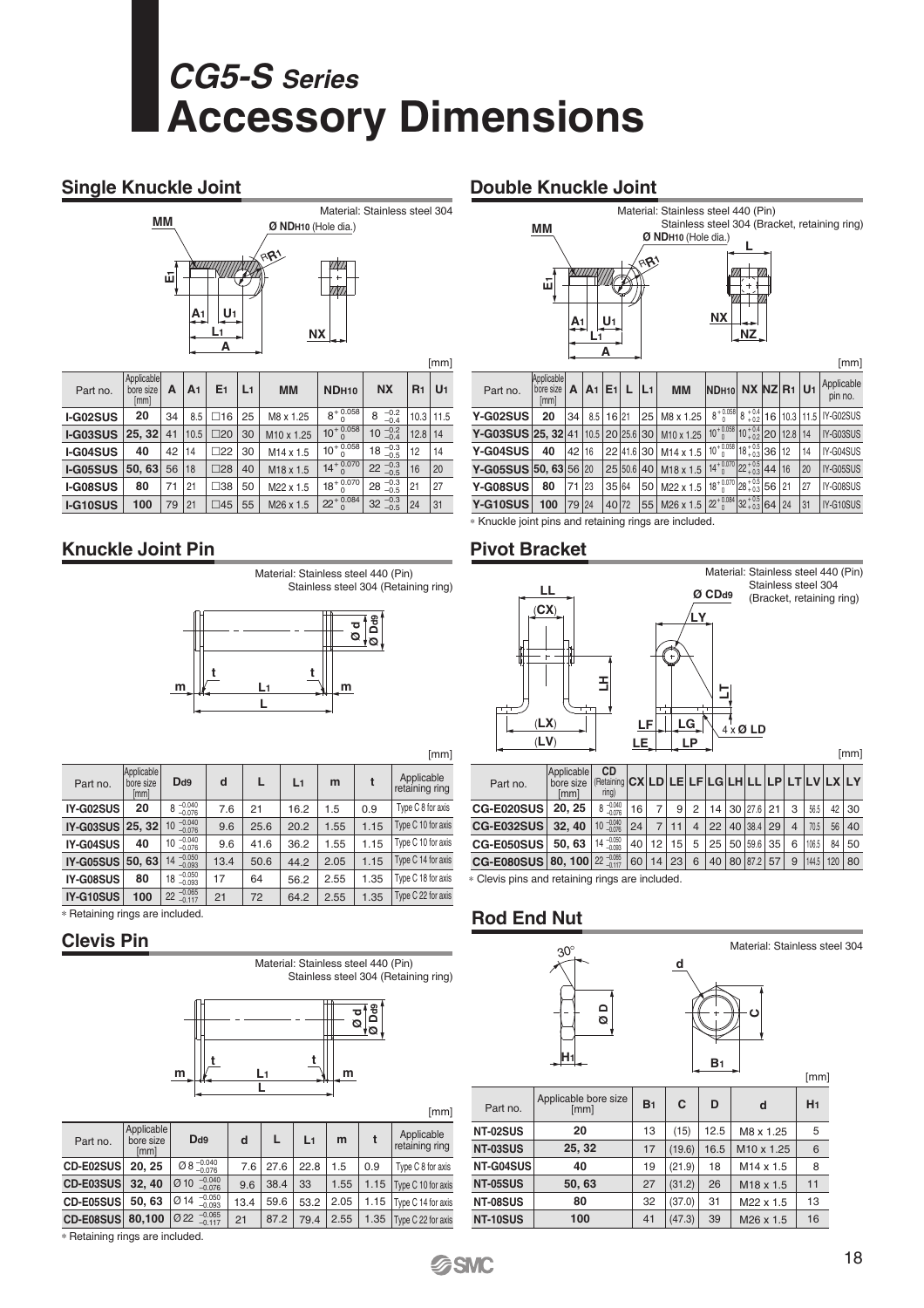# *CJ5-S/CG5-S Series* **Auto Switch Mounting**

#### **Proper Auto Switch Mounting Position (Detection at stroke end) and Mounting Height**



#### **Minimum Stroke for Auto Switch Mounting**

| Mounting bracket        | Basic type, Foot type, Flange type, Clevis type |                   |             |  |  |  |  |  |
|-------------------------|-------------------------------------------------|-------------------|-------------|--|--|--|--|--|
| Number of auto          |                                                 |                   |             |  |  |  |  |  |
| switches                | (Rod cover side)                                | (Different sides) | (Same side) |  |  |  |  |  |
| Switch mounting<br>side | Port side                                       | Port side         | Port side   |  |  |  |  |  |
| Switch type             |                                                 |                   |             |  |  |  |  |  |
| Minimum stroke [mm]     | 10                                              | 15                | 60          |  |  |  |  |  |

#### **Auto Switch Mounting Bracket / Part No.**

| Auto switch model |                                 | Bore size [mm]                    |                 |  |  |  |
|-------------------|---------------------------------|-----------------------------------|-----------------|--|--|--|
|                   |                                 | $Ø$ 10                            | Ø 16            |  |  |  |
|                   | $D-M9\Box A$<br><b>D-M9</b> □AV | BJ6-010S Note 1) BJ6-016S Note 1) |                 |  |  |  |
|                   | D-H7BA                          | <b>BJ2-010S</b>                   | <b>BJ2-016S</b> |  |  |  |
|                   |                                 |                                   |                 |  |  |  |

∗ With stainless steel mounting screws.

Note 1) Set part number which includes the auto switch mounting band

(BJ2-□□S) and the holder kit (BJ4-1/Switch bracket: White). Note 2) For D-M9□A(V), avoid the indicator LED for mounting the switch bracket.

#### **CG5-S Series D-G5BA**

 **D-H7BA**



#### **Minimum Stroke for Auto Switch Mounting**

| Mounting bracket                       | Basic type, Foot type, Flange type, Clevis type |                   |             |  |  |  |  |  |
|----------------------------------------|-------------------------------------------------|-------------------|-------------|--|--|--|--|--|
| Number of auto<br>switches             | (Rod cover side)                                | (Different sides) | (Same side) |  |  |  |  |  |
| Switch mounting<br>side<br>Switch type | Port side                                       | Port side<br>Œ    | Port side   |  |  |  |  |  |
|                                        |                                                 | 15                | 75          |  |  |  |  |  |

#### **Auto Switch Mounting Bracket / Part No.**

| Auto switch | Bore size [mm] |      |                      |               |                      |                      |                      |                      |  |  |
|-------------|----------------|------|----------------------|---------------|----------------------|----------------------|----------------------|----------------------|--|--|
| model       | 20             | 25   | 32                   | 40            | 50                   | 63                   | 80                   | 100                  |  |  |
| D-G5BA      | NBA-<br>088S   | 106S | NBA- BGS1<br>$-032S$ | BAF<br>$-04S$ | <b>BAF</b><br>$-05S$ | <b>BAF</b><br>$-06S$ | <b>BAF</b><br>$-08S$ | <b>BAF</b><br>$-10S$ |  |  |
|             |                |      |                      |               |                      |                      |                      |                      |  |  |

∗ With stainless steel mounting screws.



#### **Operating Range** [mm]

| Auto switch model | Bore size [mm] |    |  |  |
|-------------------|----------------|----|--|--|
|                   | $10 -$         | 16 |  |  |
| D-H7BA            |                |    |  |  |

∗ Since this is a guideline including hysteresis, not meant to be guaranteed. (Assuming approximately ±30 % dispersion) There may be the case to change substantially depending on an ambient environment.

#### [mm] **Proper Auto Switch Mounting Position and Its Mounting Height**

|                           |     |        | .         |
|---------------------------|-----|--------|-----------|
| Auto switch<br>Applicable |     | D-H7BA |           |
| model<br>bore size [mm]   | А   | в      | <b>Hs</b> |
| 10                        |     |        | 17        |
| 16                        | 0.5 | 0.5    | 20.5      |

Note) Adjust the auto switch after confirming the operating condition in the actual setting.

| <b>Operating Range</b><br>[mm] |             |                |   |                          |   |  |               |  |  |
|--------------------------------|-------------|----------------|---|--------------------------|---|--|---------------|--|--|
|                                | Auto switch | Bore size [mm] |   |                          |   |  |               |  |  |
|                                | model       |                |   | 20 25 32 40 50 63 80 100 |   |  |               |  |  |
|                                | D-G5BA      | 5              | 5 | 5.5                      | 6 |  | 7   7.5   7.5 |  |  |

Since this is a guideline including hysteresis, not meant to be guaranteed. (Assuming approximately ±30 % dispersion) There may be the case to change substantially depending on an ambient environment.

#### [mm] **Proper Auto Switch Mounting Position and Its Mounting Height**

| Applicable     | Auto switch |      | D-G5BA |           |
|----------------|-------------|------|--------|-----------|
| bore size [mm] | model       | A    | в      | <b>Hs</b> |
| 20             |             | 31.5 | 26     | 26        |
| 25             |             | 31.5 | 28.5   | 28.5      |
| 32             |             | 32.5 | 33     | 33        |
| 40             |             | 37   | 36.5   | 36.5      |
| 50             |             | 45.5 | 42     | 42        |
| 63             |             | 45.5 | 48.5   | 48.5      |
| 80             |             | 56   | 57.5   | 57.5      |
| 100            |             | 57   | 68     | 68        |

Note) Adjust the auto switch after confirming the operating condition in the actual setting.

**SSMC**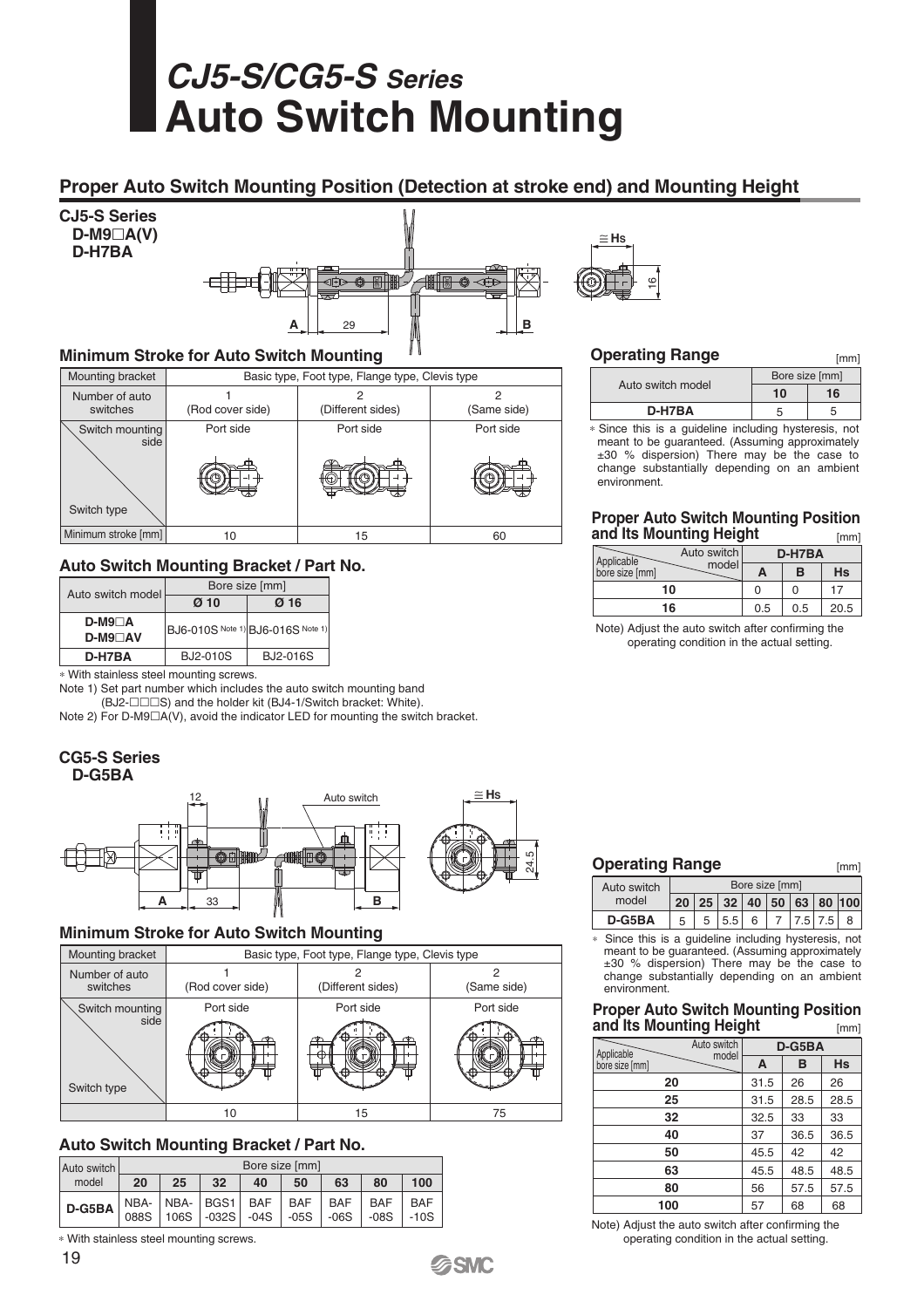# **Simple Specials: -XA0 to XA30: Change of Rod End Shape**

These changes are dealt with Simple Specials System.

## **1 Change of Rod End Shape**

| Symbol       |  |
|--------------|--|
| -XA0 to XA30 |  |

#### **Applicable Series** Action Symbol for change Series Symbol for change<br>of rod end shape **CG5** Stainless steel cylinder **CG5.S** Double acting, Single rod XA0 to 30 **Precautions 3.** In the case of double rod type and single acting retraction type, enter the **1.** SMC will make appropriate arrangements if no dimension, tolerance, or finish dimensions when the rod is retracted. instructions are given in the diagram. **2.** Standard dimensions marked with "∗" will be as follows to the rod diameter (D). Enter any special dimension you desire.  $D \le 6 \rightarrow D - 1$  mm,  $6 < D \le 25 \rightarrow D - 2$  mm,  $D > 25 \rightarrow D - 4$  mm Symbol: **A0** Symbol: **A1** Symbol: **A2** Symbol: **A3**  $C$   $C0.5$   $gD$ 30° 30° ∗∗A T <u>W1</u> H <sup>H</sup> <sup>H</sup> <sup>H</sup> Symbol: **A4** Symbol: **A5** Symbol: **A6** Symbol: **A7**  $\overline{\text{ORD}}$  and  $\overline{\text{ORD}}$   $\overline{\text{B}}$   $\overline{\text{B}}$   $\overline{\text{AD}}$   $\overline{\text{B}}$   $\overline{\text{AD}}$   $\overline{\text{AD}}$   $\overline{\text{AD}}$   $\overline{\text{AD}}$   $\overline{\text{AD}}$   $\overline{\text{AD}}$   $\overline{\text{AD}}$   $\overline{\text{AD}}$   $\overline{\text{AD}}$   $\overline{\text{AD}}$   $\overline{\text{AD}}$   $\overline{\text{AD}}$   $\overline{\text{AD}}$   $\overline{\text{AD$  $MN$ 30° **14777** 4// ∗∗∗∗L 30° 30° 30° W L  $\overline{H}$ H H H Symbol: **A8** Symbol: **A9** Symbol: **A10** Symbol: **A11**  $\approx$  C0.5 file chamfe B AL <u>C</u> WA R sphere R sphere MM TP øDC ∗ $30^{\circ}$ <u>T W1</u> <u>ゖ゠</u>╎─┘ │ ╼╀<sup>나</sup>┼╉<sup>Ÿ┸</sup>▕▔<sup>▘</sup> │ │<sub>◆──</sub>H <sub>★</sub>│─┴ │ │<sub>◆──</sub><u>╄</u> H H Symbol: **A12** Symbol: **A13** Symbol: **A14** Symbol: **A15** R sphere AL øDA<br>I an∘l C øDA C0.5 30° 30° 30° øDA  $C \qquad \text{QDA} \searrow^{\text{OU}}$  \ | MM øDA  $\overline{c}$ ∗∗∗ $A$ ,  $A$   $A$ ,  $A$ ,  $A$  $W<sub>1</sub>$ C H H  $\overline{H}$ H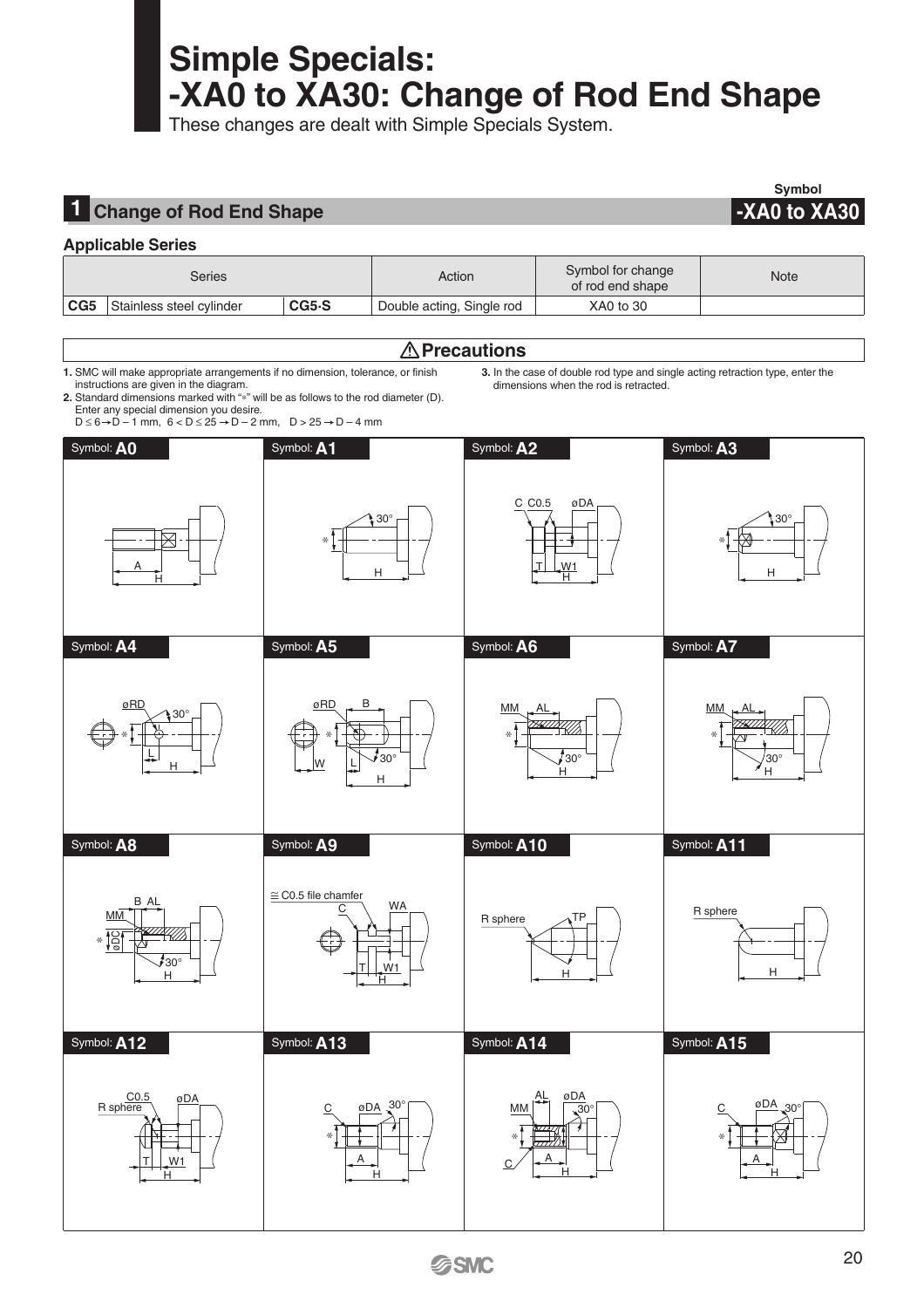# *CJ5-S/CG5-S Series*



**SSMC**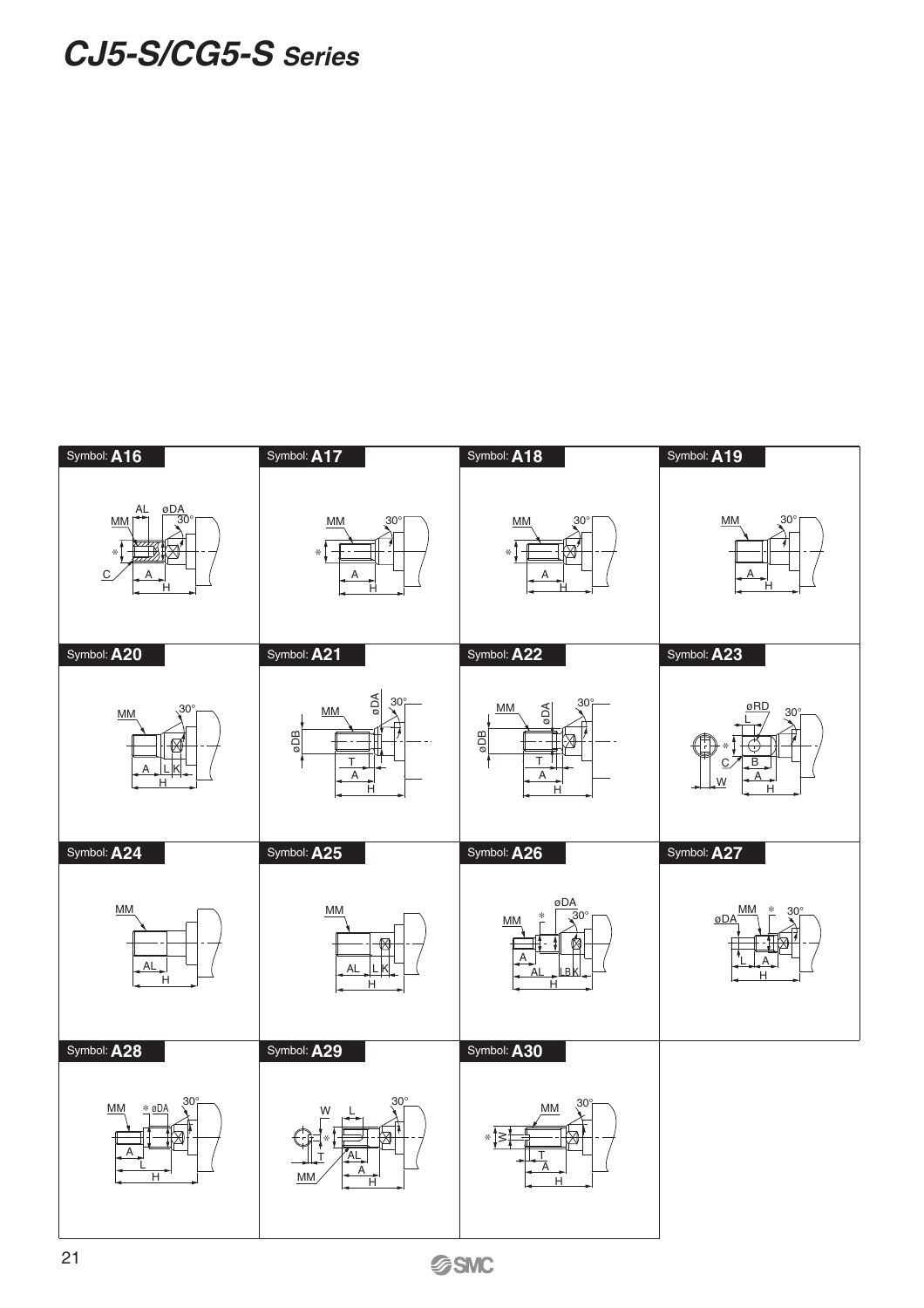# **Made to Order Common Specifications: -XB6: Heat Resistant Cylinder (-10 to 150** °**C)**



**Symbol**

### **2 Heat Resistant Cylinder (-10 to 150** °**C) -XB6**

Air cylinder which changed the seal material and grease, so that it could be used even at higher temperature up to 150 from -10 °C.

**XB6**

#### **Applicable Series**

| <b>Series</b>   | $\cdots$<br>Description | Model         | <b>Action</b>                  | Note                                                                                                                                                        |  |  |  |  |  |
|-----------------|-------------------------|---------------|--------------------------------|-------------------------------------------------------------------------------------------------------------------------------------------------------------|--|--|--|--|--|
| CG <sub>5</sub> | Stainless cylinder      | $\sim$<br>სსხ | Double acting<br>a. Sinale rod | Without<br>Grease for non-food is used.)<br>`switch.<br>Except<br>: a bumper<br>tor<br>$\sim$<br>cvlinders<br>r bumper<br>----<br>ı rubbel<br>with a<br>auw |  |  |  |  |  |

#### **How to Order**

**Standard model no.**

**Heat resistant cylinder**

#### **Specifications**

| Ambient temperature range                               | -10 to 150 $^{\circ}$ C $^{\circ}$ |  |  |  |
|---------------------------------------------------------|------------------------------------|--|--|--|
| <b>Seals materials</b>                                  | Fluororubber                       |  |  |  |
| Grease                                                  | Heat resistant grease              |  |  |  |
| Specifications other than above and external dimensions | Same as standard type              |  |  |  |

Note 1) Operate without lubrication from a pneumatic system lubricator.

Note 2) Please contact SMC for details on the maintenance intervals for this cylinder, which differ from those of the standard cylinder.

Note 3) In principle, it is impossible to make built-in magnet type and the one with auto switch. But, as for the one with auto switch, and the heat resistant cylinder with heat resistant auto switch, since it will be differed depending on the series, please contact SMC.

Note 4) Piston speed is ranged from 50 to 500 mm/s.

#### **Precautions Warning**

Be aware that smoking cigarettes, etc. after your hands have come into contact with the grease used in this cylinder can create a gas that is hazardous to humans.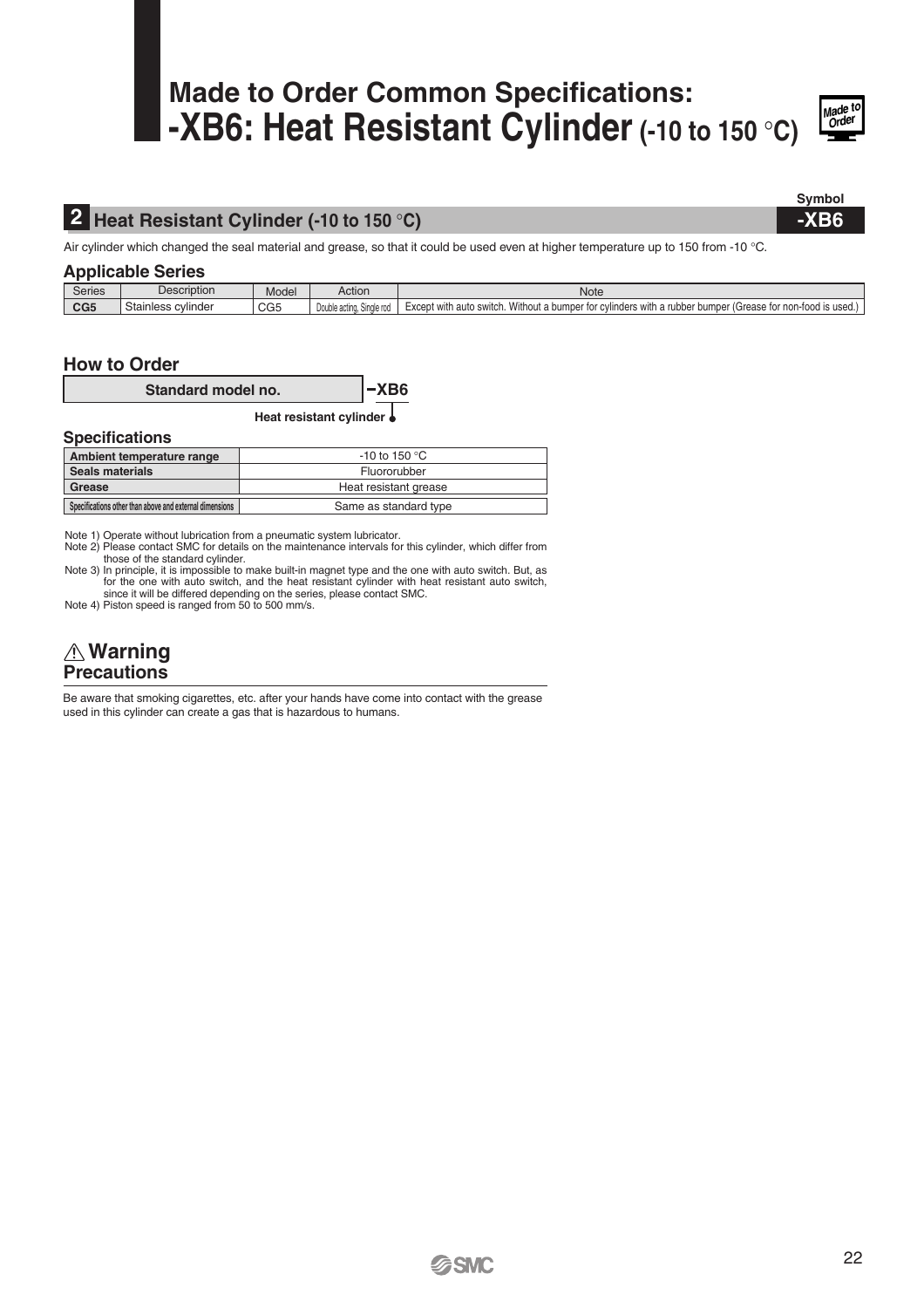**Technical Data: Chemical Resistance Table**

: No influence or almost no influence

#### **Chemical Resistance Table**

: Not tested

| Parts                                                          |                |                                             | <b>Body</b>                   |                | Seal           |                | Water resistant auto switch                                                            |                |
|----------------------------------------------------------------|----------------|---------------------------------------------|-------------------------------|----------------|----------------|----------------|----------------------------------------------------------------------------------------|----------------|
| <b>Material</b>                                                |                |                                             |                               |                |                |                | Stainless steel Aluminium* Nitrile rubber Fluororubber Resin casing                    | Lead wire      |
| Symbol<br>Chemical<br>(Concentration weight %, Temperature °C) |                |                                             | <b>Stainless</b><br>steel 304 | AI             | <b>NBR</b>     | <b>FKM</b>     | <b>PBT</b><br>(-10 to 60 °C) $ ($ -40 to 150 °C) $ $ (-10 to 60 °C) $ $ (-10 to 60 °C) | <b>PVC</b>     |
|                                                                |                | Hydrochloric acid (20 %, Room temperature)  | $\times$                      | $\times$       | $\bigcirc$     | $\circledcirc$ | ◎                                                                                      | $\circ$        |
| Inorganic                                                      | $\overline{2}$ | Chromic acid (25 %, 70 $\degree$ C)         | $\bigcirc$                    | $\times$       | $\times$       | $\circledcirc$ | $\circledcirc$                                                                         | $\bigcirc$     |
| salt                                                           | 3              | <b>Boric acid</b>                           | $\bigcirc$                    | $\times$       | $\circledcirc$ | $\circledcirc$ | $\circledcirc$                                                                         | $\bigcirc$     |
|                                                                | 4              | Sulfuric acid (30 %, Room temperature)      | $\times$                      | X              | $\circledcirc$ | $\circledcirc$ | $\circledcirc$                                                                         | $\bigcirc$     |
|                                                                | 5              | Phosphoric acid (50 %, Room temperature)    | $\circ$                       | $\times$       | $\circledcirc$ | ◎              | $\circledcirc$                                                                         | $\circ$        |
|                                                                | 6              | Ammonium hydroxide (28 %)                   | $\bigcirc$                    | $\bigcirc$     | $\bigcirc$     | $\times$       | $\circledcirc$                                                                         | $\bigcirc$     |
| Inorganic                                                      | 7              | Sodium hydroxide (30 %, Room temperature)   | $\circledcirc$                | ×              | $\circledcirc$ | Δ              | $\circledcirc$                                                                         | $\times$       |
| alkali                                                         | 8              | <b>Calcium hydroxide</b>                    | Δ                             | $\times$       | $\circledcirc$ | $\circledcirc$ | $\circledcirc$                                                                         | $\circledcirc$ |
|                                                                | 9              | <b>Magnesium hydroxide</b>                  | $\circ$                       | $\circ$        | $\circledcirc$ | ◎              | $\circledcirc$                                                                         | $\circledcirc$ |
|                                                                | 10             | Acetylene                                   | $\circledcirc$                | $\circledcirc$ | $\circledcirc$ | $\circledcirc$ | $\circledcirc$                                                                         | $\circledcirc$ |
| Organic                                                        | 11             | Formic acid (25 %, Room temperature)        | $\circ$                       | $\triangle$    | $\times$       | $\triangle$    | $\triangle$                                                                            | $\triangle$    |
| solvent                                                        | 12             | <b>Citric acid</b>                          | $\triangle$                   | $\times$       | $\circledcirc$ | $\circledcirc$ | Δ                                                                                      | $\circ$        |
|                                                                | 13             | Acetic acid (10 %, Room temperature)        | $\circledcirc$                | $\triangle$    | Δ              | $\circ$        | $\circledcirc$                                                                         | $\bigcirc$     |
|                                                                | 14             | Lactic acid (5 %, 20 $\degree$ C)           | $\bigcirc$                    | $\times$       | $\circledcirc$ | $\circledcirc$ | $\circledcirc$                                                                         | $\circ$        |
|                                                                | 15             | <b>Linseed oil</b>                          | $\circledcirc$                | $\circ$        | $\circledcirc$ | ◎              | Δ                                                                                      | $\triangle$    |
|                                                                | 16             | Polassium chloride                          | $\circ$                       | $\triangle$    | $\circledcirc$ | $\circledcirc$ | $\circledcirc$                                                                         | $\circledcirc$ |
|                                                                | 17             | Calcium chloride                            | $\circ$                       | $\circledcirc$ | $\circledcirc$ | $\circledcirc$ | $\circledcirc$                                                                         | $\circledcirc$ |
| <b>Others</b>                                                  | 18             | <b>Mineral oil</b>                          | $\circledcirc$                | $\circledcirc$ | $\circledcirc$ | $\circledcirc$ | $\circledcirc$                                                                         | Δ              |
| (oil, gas,                                                     | 19             | Sodium hypochlorite (2 %, Room temperature) | $\circ$                       | $\times$       | $\times$       | $\circledcirc$ | $\circledcirc$                                                                         | $\triangle$    |
| $etc.$ )                                                       | 20             | Sodium chloride                             | $\circ$                       | ۰              | $\circledcirc$ | $\circledcirc$ | $\circledcirc$                                                                         | $\circledcirc$ |
|                                                                | 21             | <b>Carbon dioxide</b>                       | $\circledcirc$                | $\circledcirc$ | $\circledcirc$ | $\circledcirc$ | $\circledcirc$                                                                         | $\circledcirc$ |
|                                                                | 22             | <b>Natural gas</b>                          | $\circledcirc$                | $\circledcirc$ | $\circledcirc$ | $\circledcirc$ | $\circledcirc$                                                                         | $\circledcirc$ |
|                                                                | 23             | <b>Boric acid</b>                           | $\circ$                       | $\times$       | $\circledcirc$ | $\circledcirc$ | $\circledcirc$                                                                         | $\circ$        |

∗ Unless noted otherwise, the solution concentration is in a saturated state.

∗ Chemical resistance is a guide that applies only to the stainless steel cylinder parts, and does not guarantee the performance of air cylinders (auto switches). Be sure to perform a verification test before operating.

∗ ) Reference data

<sup>◯:</sup> Some influence, but operational depending on conditions

 $\triangle$ : Avoid use if possible : Substantial influence, not suitable for use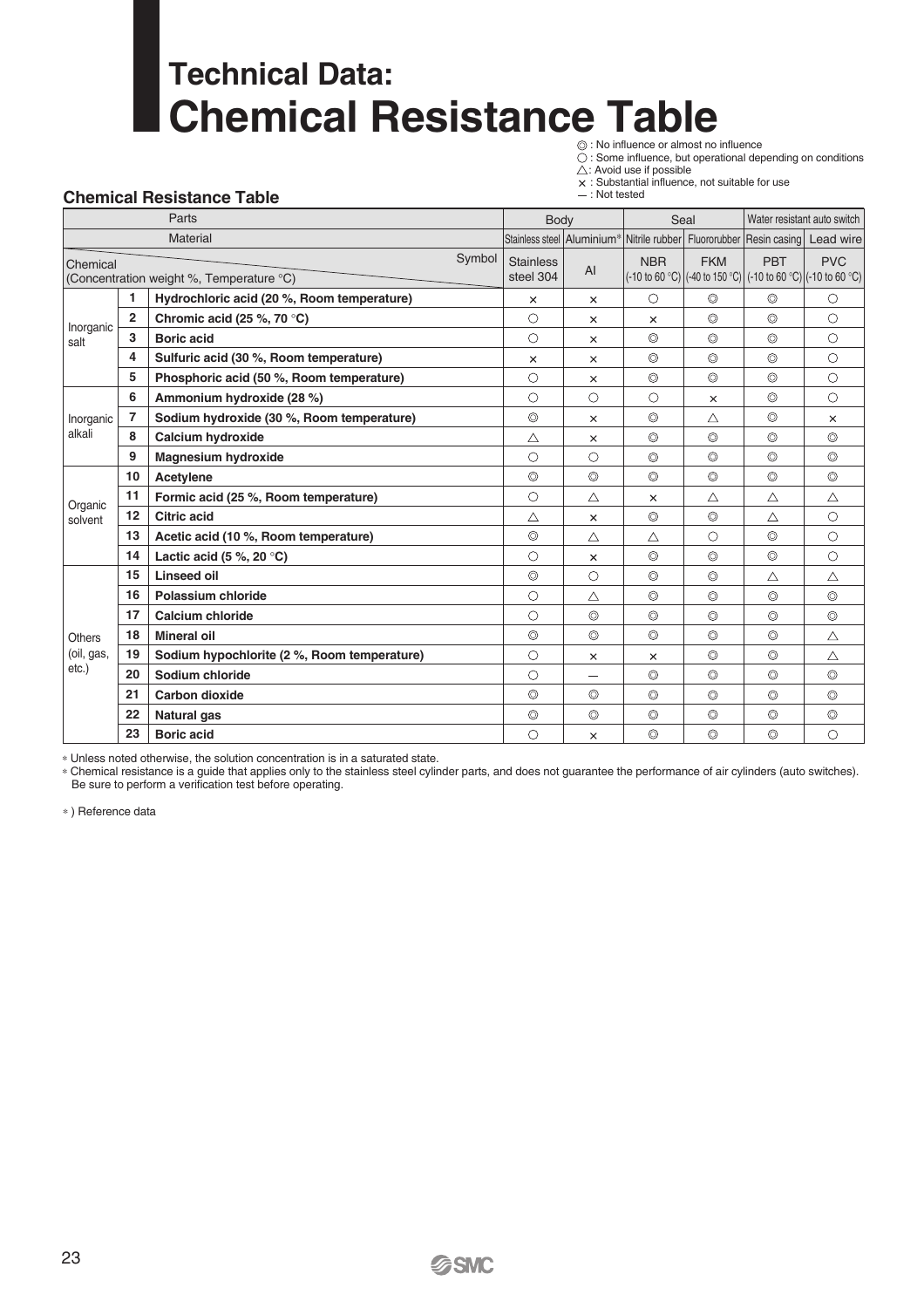

# *CJ5-S/CG5-S Series* **Stainless Steel Cylinder Specific Product Precautions 1**

**Be sure to read this before handling the products.**

# <u>∧ Warning Warning</u>

**1. Note the weight of the stainless steel products.**

Since the weight of stainless steel cylinders is approximately 1.5 to 3 times heavier than the standard products (with aluminium body), be careful when calculating weight estimates. Also, when mounting the cylinder on equipment where vibration is expected, avoid using single side brackets such as the flange type, and use double side brackets such as the foot type instead.

# **Caution**

**1. Adjust the speed control for the environment in which it will be used.**

Speed adjustment may be changed depending on the environment.

**2. Dust may accumulate on this product's mounting screws and brackets in some operating conditions.**

Measures must be applied depending on the operating conditions when mounting.

#### **Selection**

## **Warning**

**1. Generally, use nitrile rubber (NBR) seals with liquids that do not contain chlorine and sulfur, and use fluoro rubber (FKM) seals with liquids that contain chlorine and sulfur.**

However, depending on the type and the brand of liquid (such as cleaning solvent) that splashes on the cylinder, the operating life of seals may be reduced dramatically. In cases where special additives are used, or where liquid caused trouble with the current nitrile or fluoro rubber seals in the past, request an investigation or set up a test period for the use of the seals.

**2. Even the fluoro rubber specification may not be applicable depending on the type of chemicals and the operating temperature. Therefore, be sure to verify the seal's applicability before use**.

#### **Mounting**

## **Warning**

- **1. Do not rotate the cover.**
- If a cover is rotated when installing a cylinder or screwing a fitting into the port, it is likely to damage the junction part with cover.
- **2. When using pins, apply grease, etc., in order to prevent them from degrading of shape and rusting.**

#### **Operating Precautions**

# **Warning**

**1. For details about operating precautions, refer to the CJ2 series for (CJ5-S) and CG1 series for (CG5-S).**

# **Caution**

- **1. If cleaning the rotating part, grease may leak out, which shortens product service life. Thus, cleaning must be as infrequent as possible.**
- **2. If excess water gets into mounting holes, unwanted bacteria may reproduce. Plug them with plug bolts or external covers to avoid this.**

#### **Caution on Design Operating Environment**

- **1. Fully consider the compatibility of stainless steel.**
	- The corrosion resistance of stainless steel is not effective against all media and corrosive environments. Corrosion proceeds rapidly with strong hydrochloric acid, hydrofluoric acid, and high temperature ammonium gas, etc. Therefore its compatibility to the environment must be considered carefully.
- **2. Do not operate cylinders with auto switches in environments where oil and chemicals are used.**

Please contact SMC when operating in environments with coolants, cleaning solvents, various oils or chemicals, as it may cause adverse effects (faulty insulation, malfunction due to swelling of the potting resin, and hardening of lead wires, etc) to auto switches even in a short period of time. Even with the fluoro rubber seal specification, the auto switch related parts (switch body, mounting bracket, and built-in magnet) are identical to the standard specifications. Therefore, consult with SMC regarding the cylinder's compatibility (such as chemical resistance) with an environment (chemicals, etc.) before operating.

**3. Do not immerse the cylinder in water or chemicals.** When the cylinder is operated in a condition with water pressure, the fluid leaks into the cylinder in the early stages. In the worst case, the fluid may back flow inside the piping and damage the solenoid valve.

# **Caution**

**1. Avoid installing and using a cylinder inside a food zone.**  <Not installable>

Food surfamed and ironment where food which wall blue sold as merchandize, directly touches the cylinder's components.

<Installable>

Splash — …….An environment where food which will not be sold as merchandize, directly touches the cylinder's components.

Non-food zone ····· An environment where there is no contact with food.



- **2. When cleaning solvent or chemicals splashes on a cylinder, the service life may be extremely shortened. Please contact SMC for details.**
- **3. When cleaning cylinders with steam, do it as quickly as possible, keeping the cylinder's temperature range in mind.**
- **4. When cleaning cylinders with a brush, etc., do not apply excessive force to the weaker parts, such as auto switch lead wire, etc.**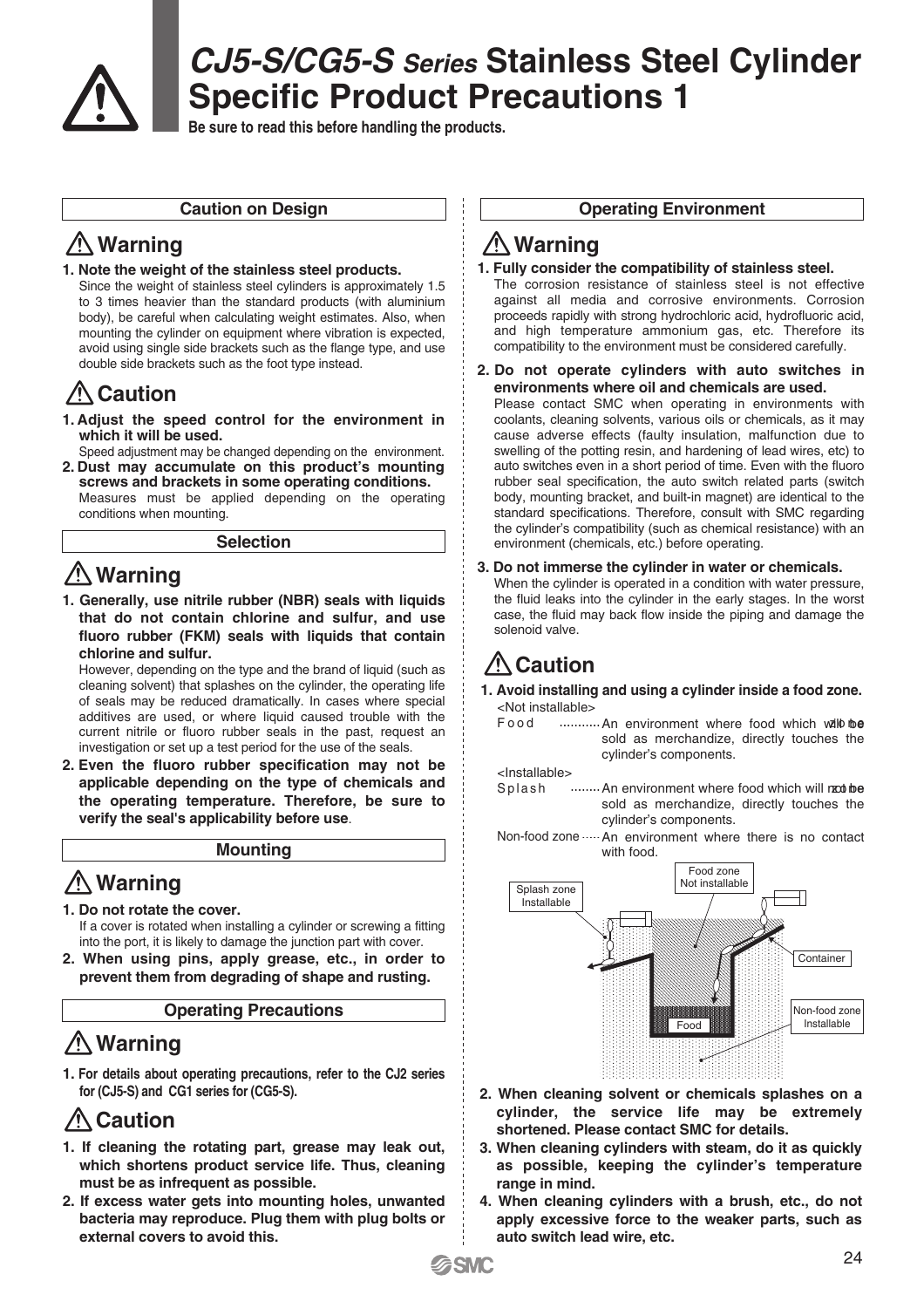

# *CJ5-S/CG5-S Series* **Stainless Steel Cylinder Specific Product Precautions 2**

**Be sure to read this before handling the products.**

#### **Maintenance**

# **Warning**

**1. If this cylinder is lubricated, it may cause malfunctions.**

If grease other than designated is used, it may also cause malfunctions.

• Order with the following part number when only the grease for maintenance is needed.

Grease pack part number for stainless steel cylinders Grease for food processing machines: GR-R-010 (10 g)

**2. Do not wipe grease attached to the rotating part of the air cylinder.**

If grease attached to the rotating part is forcibly wiped off, it may cause malfunctions.

If the cylinder is operated for a long period of time, the rotating part may become black. In such cases, wipe the grease attached to the rotating part and reapply fresh grease to enable the cylinder to operate for a long period of time.

(Wipe the grease with water. Using alcohol or solvents may damage seals.)

## **Warning Precautions for the CG5-S series**

**1. Only people who have sufficient knowledge and experience are allowed to replace seals.**

The person who disassembles and reassembles the cylinder is responsible for the safety of the product. Repeatedly disassembling and reassembling the product may cause wearing or deformation of the screws as well as a decline in screw tightening strength. When reassembling the product, be sure to check the cover and tubing screws for wear, deformities, or any other abnormalities. Operating the product with damaged screws may result in the cover or tubing coming off during operation, which could lead to a serious accident. Caution must be taken to avoid such incidents.

# **Caution**

**1. Sealant**∗ **is used on the threads of the connecting sections of the cover and the cylinder tube for airtight construction. When disassembling the cylinder, the old sealant must be completely removed, and new sealant must be applied before re-assembling.**

∗ Loctite® 542 (medium strength) or equivalent

**2. Ø 50 or larger bore size cylinders cannot be dis-assembled.**

When disassembling cylinders with bore sizes of Ø 20 through Ø 40, grip the double flat part of either the head cover or the rod cover with a vise and loosen the other side with a wrench or a monkey wrench, etc., and then remove the cover. When re-tightening, tighten approximately 2 degrees more than the original position. (Cylinders with  $\varnothing$  50 or larger bore sizes are tightened with a large tightening torque and cannot be disassembled. Please contact SMC when disassembly is required.)

**3. When replacing seals, take care not to hurt your hand or finger on the corners of parts.**

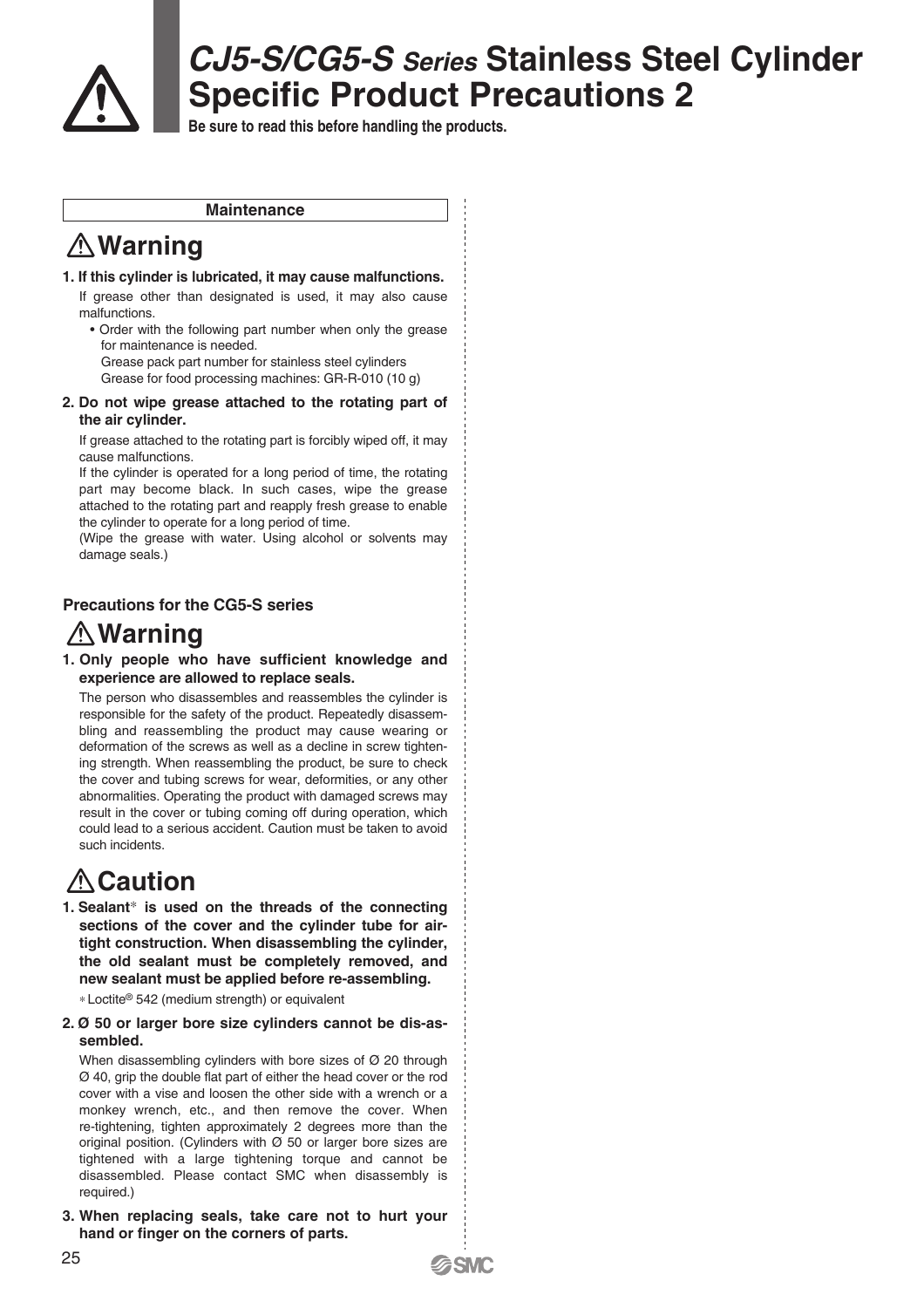## **Safety Instructions**

These safety instructions are intended to prevent hazardous situations and/or equipment damage. These instructions indicate the level of potential hazard with the labels of **"Caution**,**" "Warning"** or **"Danger**.**"** They are all important notes for safety and must be followed in addition to International Standards (ISO/IEC)<sup>1)</sup>, and other safety regulations.

| <b>Caution:</b> | <b>Caution</b> indicates a hazard with a low level of risk<br>which, if not avoided, could result in minor or moderate<br>injury.   |
|-----------------|-------------------------------------------------------------------------------------------------------------------------------------|
| <b>Warning:</b> | <b>Warning</b> indicates a hazard with a medium level of risk<br>which, if not avoided, could result in death or serious<br>injury. |
| Danger:         | <b>Danger</b> indicates a hazard with a high level of risk<br>which, if not avoided, will result in death or serious<br>injury.     |

## **Warning**

**1. The compatibility of the product is the responsibility of the person**  who designs the equipment or decides its specifications. Since the product specified here is used under various operating

conditions, its compatibility with specific equipment must be decided by the person who designs the equipment or decides its specifications based on necessary analysis and test results. The expected performance and safety assurance of the equipment will be the responsibility of the person who has determined its compatibility with the product. This person should also continuously review all specifications of the product referring to its latest catalogue information, with a view to giving due consideration to any possibility of equipment failure when configuring the equipment.

#### **2. Only personnel with appropriate training should operate machinery and equipment.**

The product specified here may become unsafe if handled incorrectly. The assembly, operation and maintenance of machines or equipment including our products must be performed by an operator who is appropriately trained and experienced.

- **3. Do not service or attempt to remove product and machinery/** equipment until safety is confirmed.
	- 1. The inspection and maintenance of machinery/equipment should only be performed after measures to prevent falling or runaway of the driven objects have been confirmed.
	- 2. When the product is to be removed, confirm that the safety measures as mentioned above are implemented and the power from any appropriate source is cut, and read and understand the specific product precautions of all relevant products carefully.
	- 3. Before machinery/equipment is restarted, take measures to prevent unexpected operation and malfunction.
- **4. Contact SMC beforehand and take special consideration of safety measures if the product is to be used in any of the following conditions.**
	- 1. Conditions and environments outside of the given specifications, or use outdoors or in a place exposed to direct sunlight.
	- 2. Installation on equipment in conjunction with atomic energy, railways, air navigation, space, shipping, vehicles, military, medical treatment, combustion and recreation, or equipment in contact with food and beverages, emergency stop circuits, clutch and brake circuits in press applications, safety equipment or other applications unsuitable for the standard specifications described in the product catalogue.
	- 3. An application which could have negative effects on people, property, or animals requiring special safety analysis.
	- 4. Use in an interlock circuit, which requires the provision of double interlock for possible failure by using a mechanical protective function, and periodical checks to confirm proper operation.

## **Caution**

**1. The product is provided for use in manufacturing industries.** The product herein described is basically provided for peaceful use in manufacturing industries.

If considering using the product in other industries, consult SMC beforehand and exchange specifications or a contract if necessary. If anything is unclear, contact your nearest sales branch.

1) ISO 4414: Pneumatic fluid power – General rules relating to systems. ISO 4413: Hydraulic fluid power – General rules relating to systems.

IEC 60204-1: Safety of machinery – Electrical equipment of machines. (Part 1: General requirements)

ISO 10218-1: Manipulating industrial robots - Safety. etc.

## **Limited warranty and Disclaimer/Compliance Requirements**

The product used is subject to the following "Limited warranty and Disclaimer" and "Compliance Requirements". Read and accept them before using the product.

#### **Limited warranty and Disclaimer**

- 1. The warranty period of the product is 1 year in service or 1.5 years after the product is delivered, whichever is first.<sup>2)</sup> Also, the product may have specified durability, running distance or replacement parts. Please consult your nearest sales branch.
- 2. For any failure or damage reported within the warranty period which is clearly our responsibility, a replacement product or necessary parts will be provided. This limited warranty applies only to our product independently, and not to any other damage incurred due to the failure of the product.
- 3. Prior to using SMC products, please read and understand the warranty terms and disclaimers noted in the specified catalogue for the particular products.
- 2) Vacuum pads are excluded from this 1 year warranty. A vacuum pad is a consumable part, so it is warranted for a year after it is delivered. Also, even within the warranty period, the wear of a product due to the use of the vacuum pad or failure due to the deterioration of rubber material are not covered by the limited warranty.

#### **Compliance Requirements**

- 1. The use of SMC products with production equipment for the manufacture of weapons of mass destruction (WMD) or any other weapon is strictly prohibited.
- 2. The exports of SMC products or technology from one country to another are governed by the relevant security laws and regulations of the countries involved in the transaction. Prior to the shipment of a SMC product to another country, assure that all local rules governing that export are known and followed.

## **Caution**

#### **SMC products are not intended for use as instruments for legal metrology.**

Measurement instruments that SMC manufactures or sells have not been qualified by type approval tests relevant to the metrology (measurement) laws of each country. Therefore, SMC products cannot be used for business or certification ordained by the metrology (measurement) laws

of each country.